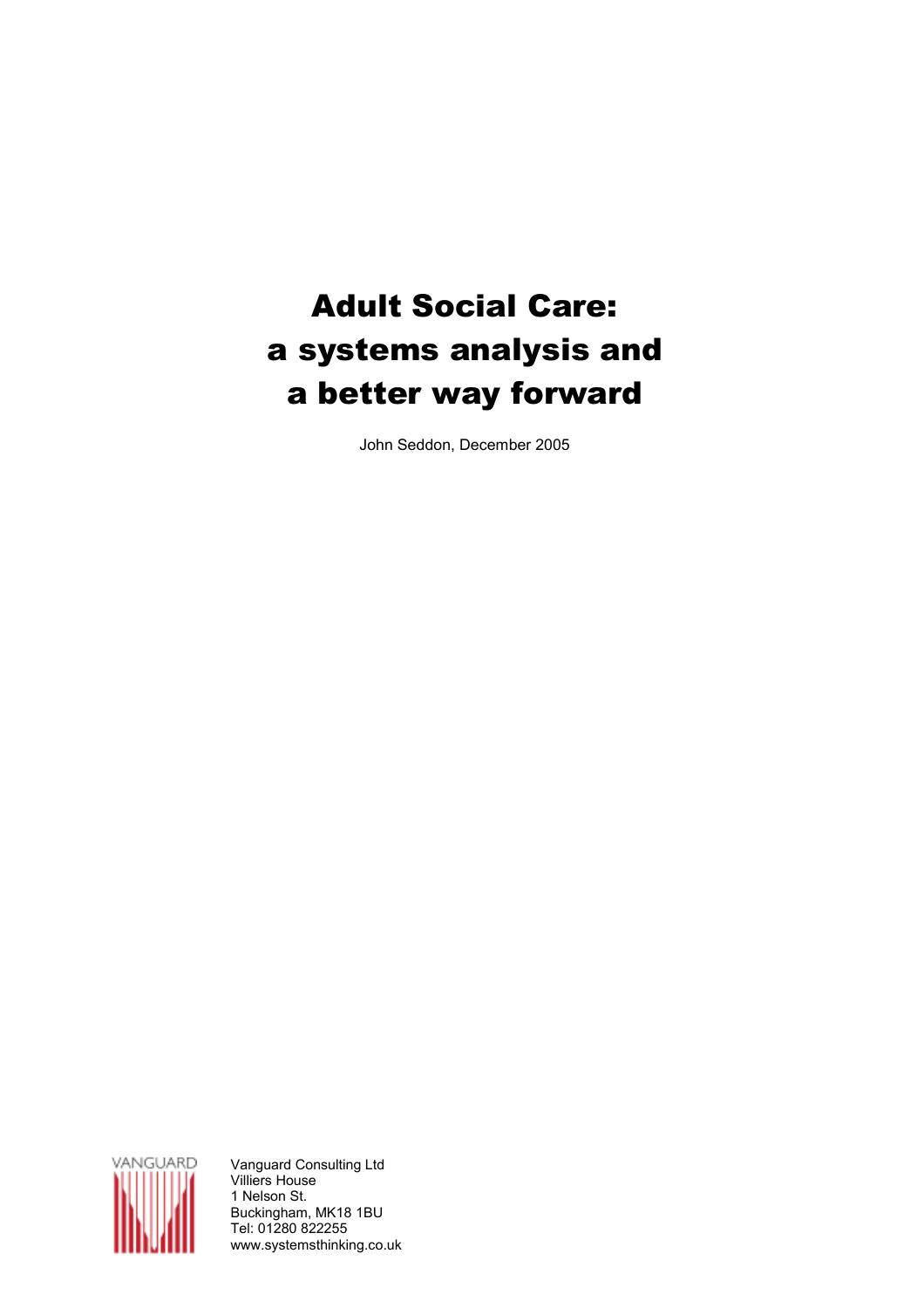#### Introduction and overview

Adult Social Care is currently under considerable scrutiny. It has been the subject of a Green Paper<sup>1</sup> outlining its future; the King's Fund Inquiry<sup>2</sup> and others have published reports into the current state of affairs; and many local authorities propose adult care as a significant source for Gershon<sup>3</sup> efficiency savings. This report looks at the current situation and uses Vanguard studies to illustrate both the real causes of the problems and better solutions for the design and management of Adult Social Care services.

The report is structured as follows: **Page** 

#### 1) More consensus on the problem than the solution  $2$

A review of the Green Paper and recent studies shows consensus on the need for change but not on what to do.

#### 2) A different way of looking at the problem  $5\frac{1}{5}$

Vanguard's approach is to study the organisation as system. The purpose is to obtain knowledge about the 'what and why' of current performance so that subsequent changes can be made with confidence that improvement will ensue.

# 3) What the systems approach reveals about current performance 9

Case material from local authorities illustrates the nature and causes of sub-optimisation. By the same token taking this perspective reveals the scope for improvement, which is considerable.

#### 4) Redesigning services using systems principles  $16$

Early adopters of the systems approach show significant results in terms of efficiency, service and employee morale. The approach is to design the services against demand and hence drive out waste. To achieve this requires completely rethinking how the service is designed and, especially, how roles and measures are designed.

#### 5) Towards a facilitative regulatory regime  $20$

The current regulatory regime is found to be part of the problem, a principal cause of waste. The nature and scope of the regime need to change to facilitate the considerable improvements that can be achieved, rather than preventing them, as at present.

#### Appendix: Summary of current regulatory requirements 21

A summary of current regulatory requirements placed on Adult Social Care.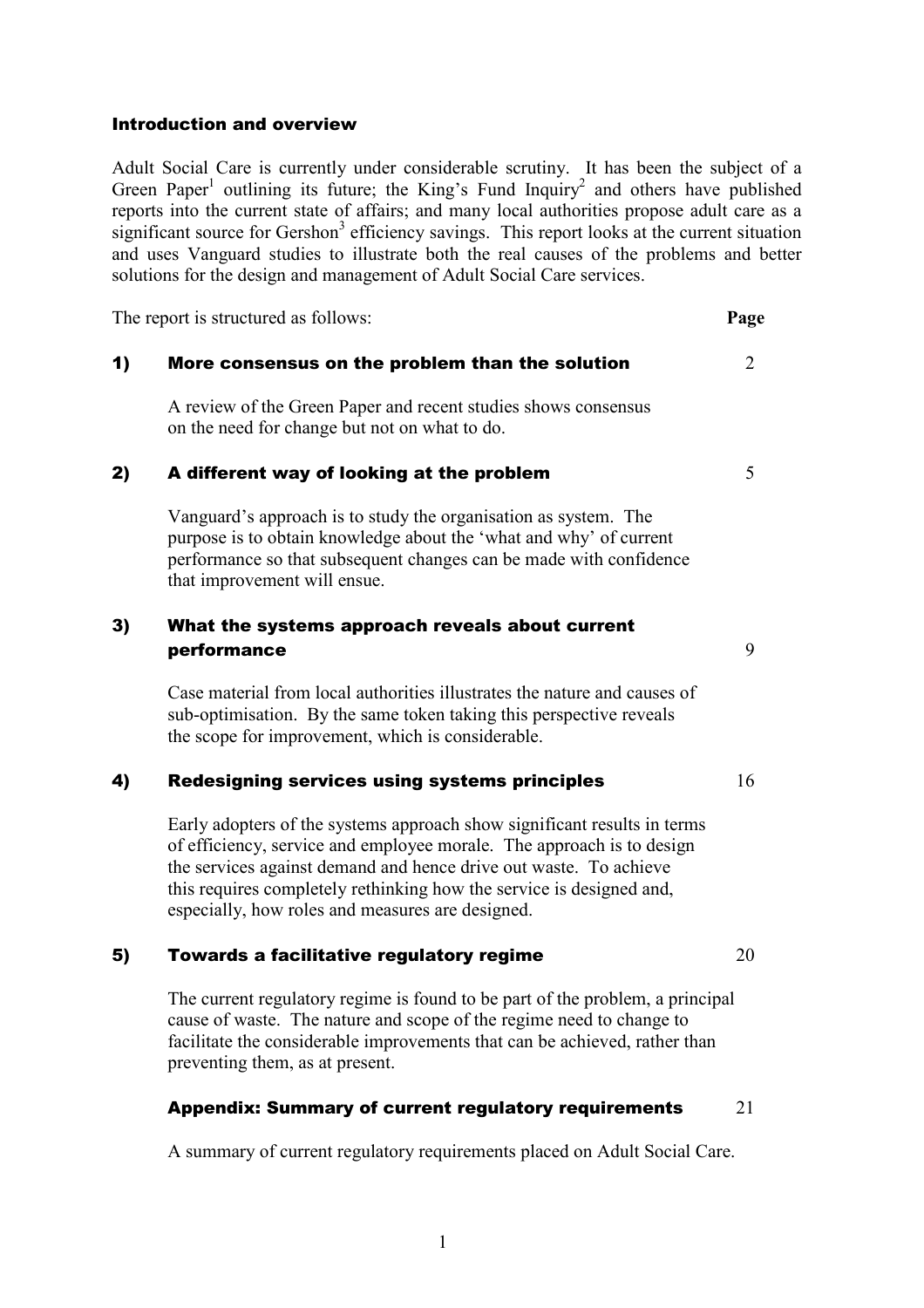# 1) More consensus on the problem than the solution

# The Green Paper

The Department of Health's Green Paper, Independence, well-being and choice: our vision for the future of social care for adults in England<sup>1</sup>, published in March this year, accepts that 'sometimes social care is not provided as it should be', the biggest problem being that the care provided frequently generates dependence rather than independence. However, the paper focuses not on the way services are delivered but on the modifications that are to prepare for ongoing demographic and other changes - people are less likely to live in closeknit family groups offering reciprocal support, communities are becoming more diverse and thus require different services, people expect more control and choice over their lives, and so on. The Green Paper aims to deal with these changes through a 10-15 year programme focused on giving recipients of care more control (for example with individual budgets and direct payments), improving levels of service by spreading good practice, and increasing strategic commissioning of work with the voluntary and community sector as well as local health services.

While those in Adult Social Care have found much to praise in the objectives of the Green Paper, the cost-neutral basis for the changes has been roundly criticised. Indeed, the Adults Interagency Group (a grouping of 17 adult social care organisations, including the LGA, charities such as Age Concern and Help the Aged and representatives of carers and the NHS) states that members 'fundamentally disagree with the assumption underpinning the Green Paper that this vision will be cost neutral.<sup>4</sup> It argues that social care is underfunded and that adult services are being delivered against a difficult background of rising numbers of over-65s and sufferers from dementia, increased life expectancies of people with complex disabilities, reductions in housing-support funding and a low-paid, undertrained workforce.

In addition, the Department of Health's enthusiasm for direct payments is not shared by all within the sector. One problem is that direct payment causes complicated tax issues because in paying for a carer a user will be acting as an employer. More fundamentally, the reason users give for accepting direct payment is not that they want choice but that the current system does not work. They believe that by organising care themselves they have a greater chance of getting what they want. A better solution would be to address the problems in the social care system to eliminate the need for direct payments. As we shall see, even getting to the stage of being able to receive direct payments requires clients to go through numerous assessments, multiple handovers and a series of eligibility tests. While direct payments might save time in the delivery or choice of carer, they will not solve the many problems in reaching that point in the first place.

#### Demographic changes

Britain's population is ageing as a result of falling birth rates and rising life expectancy. There is wide consensus that as a result considerable investment will be needed in elderly care. The London School of Economics, the University of Leicester and the Joseph Rowntree Foundation<sup>5</sup> have all predicted that the cost of elderly care will rise by more than 300 per cent in real terms between 2000 and 2050 as a consequence of demographic changes: for example, the number of over-85s - those most likely to need care - is likely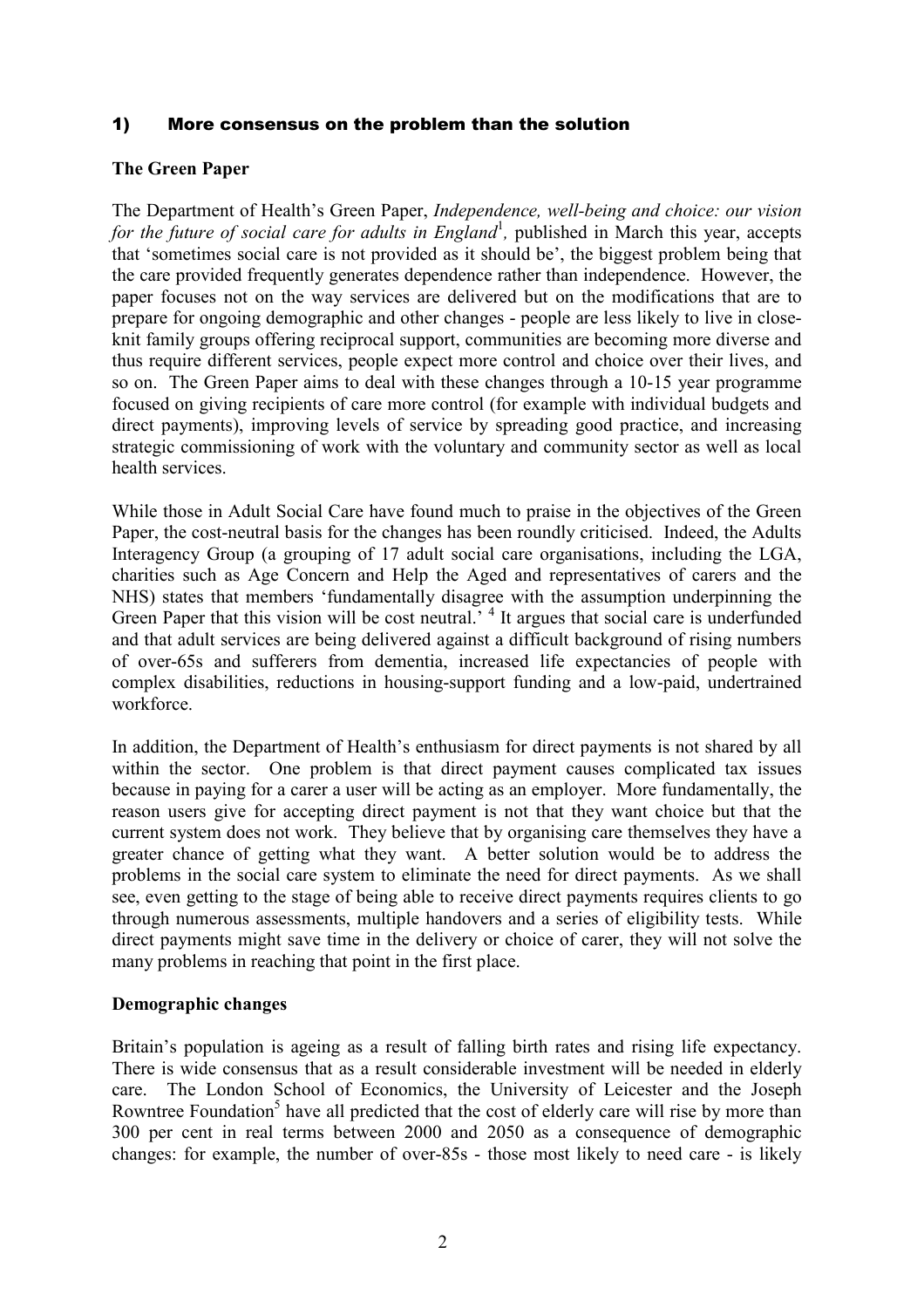nearly to quadruple to 4 million in the period. Likewise, as discussed in the Green Paper, the Government expects the need for adult social care to rise consistently.

# King's Fund

The King's Fund Inquiry<sup>2</sup>, published in June 2005, found 'major shortcomings' in the current system, disadvantaging older people and their carers. People were found to experience restricted access to care and support, limited choice and control over services, risk from untrained staff, hardship caused by inadequate funding, and controversy about who pays for long-term care.

The King's Fund says that prospects for improvement for the next generation of older people are bleak. The main pressures are the increasing proportion of elderly in the population, the ageing of black and ethnic minority populations, and poor health, especially dementia, among disadvantaged groups.

# Local Government Association (LGA)

The pressures experienced by councils are described by David Rogers, chair of the LGA's Community Wellbeing Board, who said: 'At current levels councils must either tighten eligibility criteria or increase council tax. Councils face real difficulties shifting resources from overpressurised intensive resources to preventative ones, where the payoff can be large but is not immediate.'

In addition, the LGA's research<sup>6</sup> into social service finance for 2004-05 found that authorities spent 6 per cent more on social services than the government allocated to them. Although this was mainly due to children's services, there were still major problems in adult services where 36 per cent of authorities overspent on elderly care.

Local authorities currently set the band level of need at which they will accept users and give access to care. The criteria for each band are set nationally by the Department of Health (DoH) in guidance issued to local councils called Fair Access to Care Services (FACS). The percentage of authorities setting each band as the minimum level of need for entry are: low 6 per cent, moderate 36 per cent, substantial 53 per cent, critical 5 per cent. In other words, presently people in six out of 10 authorities are only supported if their needs are substantial or critical. In addition, 12 per cent of authorities are planning to tighten further eligibility criteria for older people as a result of budget pressures. Adult social care is thus a postcode lottery: depending on where people live, they may receive social care with low need or no help until they are critical. On the ground eligibility criteria are subject to interpretation; social workers may inflate needs to increase the likelihood of someone getting help.

# Gershon

To compound the problem of underfunding, many councils are planning to make cuts in adult social care budgets as they attempt to meet their Gershon efficiency targets<sup>3</sup>. Adult social care's position as councils' top target for government-ordered efficiency gains was underlined by figures published in August 2005 showing that more than £110 million was saved from the service in the previous year. Therefore, of almost £760 million eked out of council budgets last year, nearly 15 per cent came from adult social care.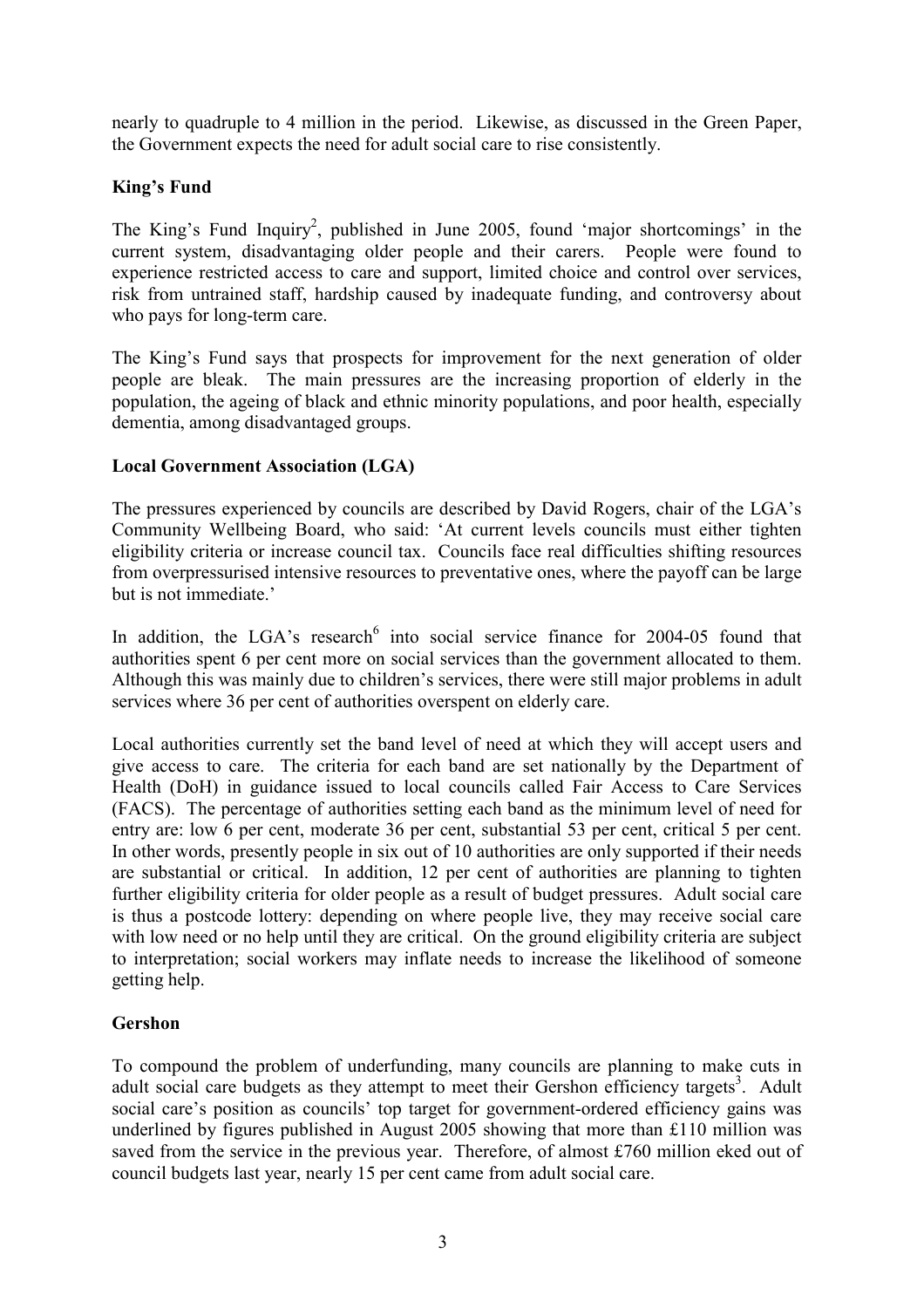Analysing the first set of Annual Efficiency Statements submitted to the Office of the Deputy Prime Minister by councils in April, the Institute of Public Finance<sup>7</sup> found that £374m of the expected £1.15bn savings in 2005-2006 will come from adult social services and corporate activities. Social services directors intend to expand the use of direct payments to users, promote independent living and focus on commissioning services from private sector providers to achieve savings of £180m.

# SPAIN

The Social Policy Ageing and Information Network (SPAIN), a group of 21 older people's organisations, reported in July<sup>8</sup> that funding shortages were leading to cuts in crucial services for older people. Cleaning and housework, respite, transport and mobility aids can make or break an older person's independence, but these were being cut back across the country. The number of households receiving home care had gone down by a quarter since 1997.

The SPAIN charities report<sup>8</sup> hearing from many older people who are distressed about living in dirty housing, waiting months for a bath or being trapped at home because they have no access to a basic wheelchair ramp or grab rail. Many 24-hour carers are forced to go without a break for months because there is insufficient funding for respite. Elderly people say the help they receive at home is rushed and they are not told when the visits will be. The Age Concern website shows many examples of such problems and delays. The SPAIN report recommends increased funding for social care in the next spending review. It wants more money for local authorities and a long-term strategy for improving quality and choice of care to combat staff shortages, care-home shortages, staff retention problems and provide crucial services in the home.

SPAIN finds that the elderly are being denied social-services care because funding is being diverted to young people. Elderly care is the 'poor relation', accounting for just under half of council care budgets despite providing nearly two-thirds of the clients

Claims of underfunding are of long standing. An earlier SPAIN report $9$  in February 2002 warned of lives being put at risk because of chronic funding shortages. That report highlighted a lack of preventive services and low cost ceilings on individual care packages for the elderly, resulting in inadequate levels of care, poor quality, inflexible services and restricted choice. Meanwhile, charities, families and even service users themselves had to subsidize the shortfalls in local authority funding. One result was that 700,000 older patients had experienced problems and delays in leaving hospital in the previous year. Problems reported in 2002 are equally common today.

# Summary

There is, it seems, a wide consensus on the problem. The current system shows many features of failure, and we can only anticipate growing demand. But none of the solutions on offer has consensual support. Government is naturally reluctant to commit to increased expenditure; service providers doubt whether direct payments will make a positive contribution.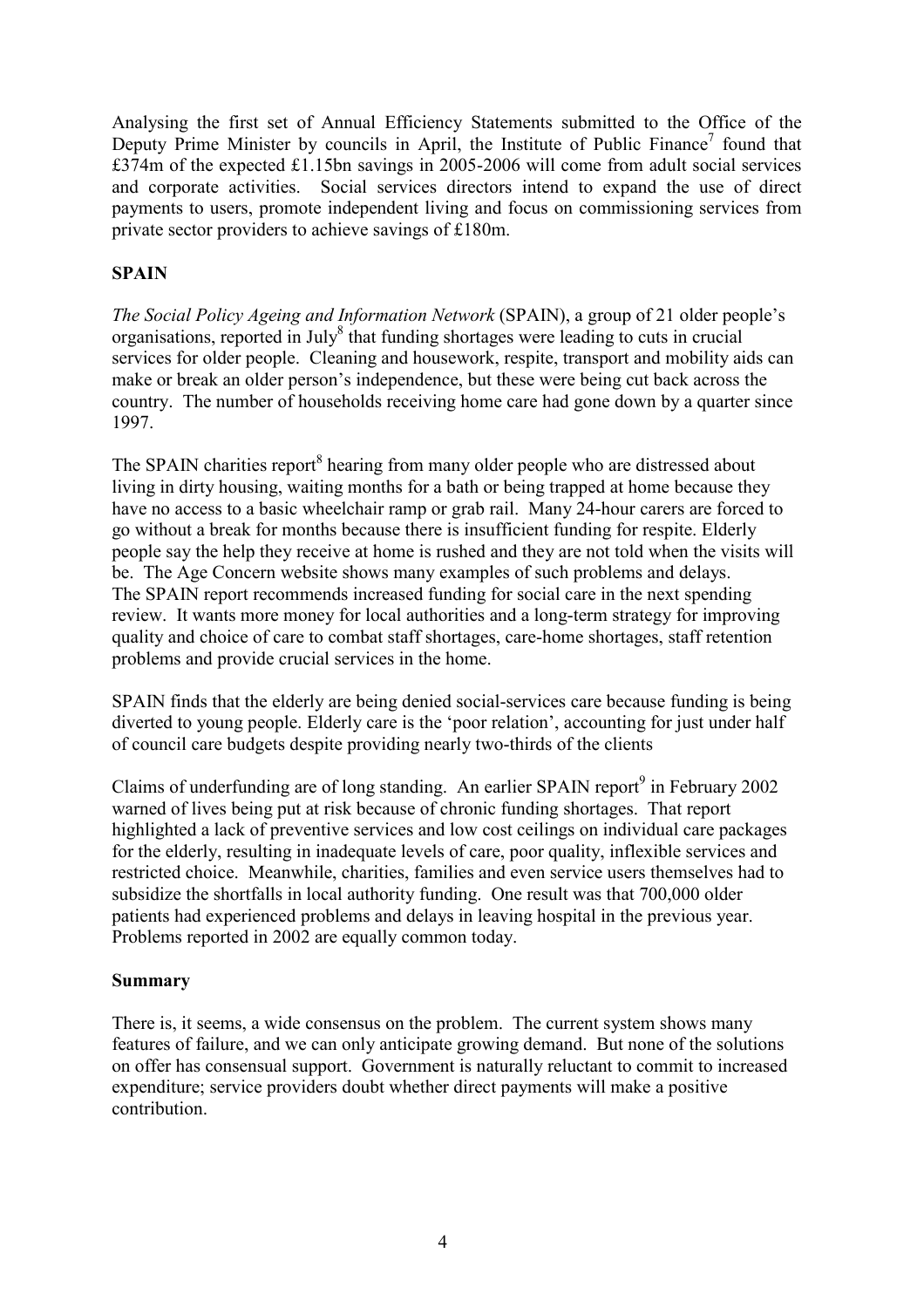# 2) A different way of looking at the problem

Vanguard's expertise is in helping service organisations make the change from a 'command-and-control' to a 'systems' approach to the design and management of work. Henry Ford and Alfred Sloan developed the first mass-production systems for the manufacture of automobiles in the early 20th century, and the principles and methods associated with this approach ('command-and-control') have now become prevalent in service organisations around the world.

Systems thinking is a different approach to the design and management of work that was first developed in the pioneering work of Toyota in manufacturing. Vanguard has pioneered the application of the systems approach to service organisations. The figure below compares and contrasts key aspects of the two approaches:

| Command-and-Control<br>Thinking                          |                  | <b>Systems Thinking</b>                               |
|----------------------------------------------------------|------------------|-------------------------------------------------------|
| Top down                                                 | Perspective      | Outside in                                            |
| Functional specialisation                                | Design           | Demand, value and flow                                |
| Separated from the work                                  | Decision-making  | Integrated with the work                              |
| Budget, targets, standards,<br>activity and productivity | <b>Measures</b>  | Designed against<br>purpose, demonstrate<br>variation |
| Extrinsic - carrot and stick                             | Motivation       | Intrinsic - pride                                     |
| Make the budget and<br>manage the people                 | Management ethos | Act on the system                                     |

#### Figure 1: Command-and-control versus systems thinking

System principles provide a better way to design and manage work. While command-andcontrol designs build in waste and other forms of sub-optimisation, systems methods provide the means to remove waste and continually work for both optimisation of service to customers and efficiency in service delivery - in other words, improved service at reduced cost.

To move from a command-and-control to a systems approach to the design and management of work requires a fundamental shift in management thinking - for it is the way that managers think about the design and management of work (see the figure above) that determines how the organisation (the system) operates, and thus how it performs.

Because the foundations of change lie in changing thinking, the Vanguard approach to change - all change - is to work through a process of learning for leaders and staff. A byproduct of the Vanguard method for change is an uplift in morale throughout the organisation - for both front line workers and managers - because they are engaged directly and actively in learning how to understand their organisation as a system, and then applying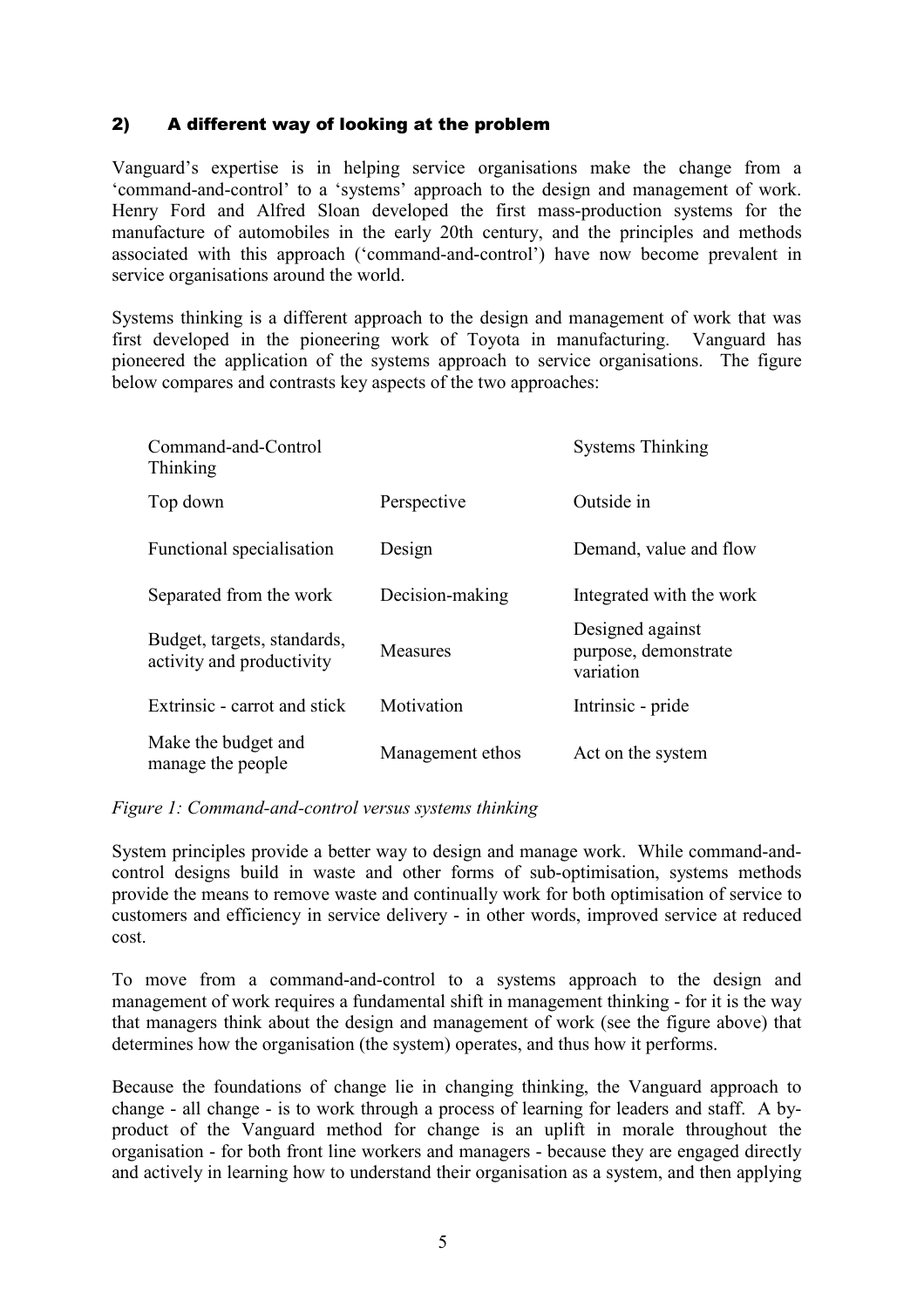systems methods to improve the work and organisational structure. Change starts with obtaining knowledge.





Change starts at 'check': a structured method for understanding the 'what and why' of current performance as a system. This builds knowledge of where and how to act. Data collected during 'check' are used to build a system picture to describe the 'what and why' of current performance. This 'system picture' helps in the formulation of a 'plan' to take action on the system in a way that will deliver predictable performance improvement. Because 'check' has developed knowledge about the underlying reasons for current performance, the 'plan' shows the direction in which improvements can be expected although not their extent. Action ('do') takes the form of redesigning the work, taking action on major system conditions that govern its design and management (in particular measures and roles).

The Vanguard model for 'check' has been explained in detail in other Vanguard publications, so a summary is provided here.



Figure 3: The Vanguard model for 'check'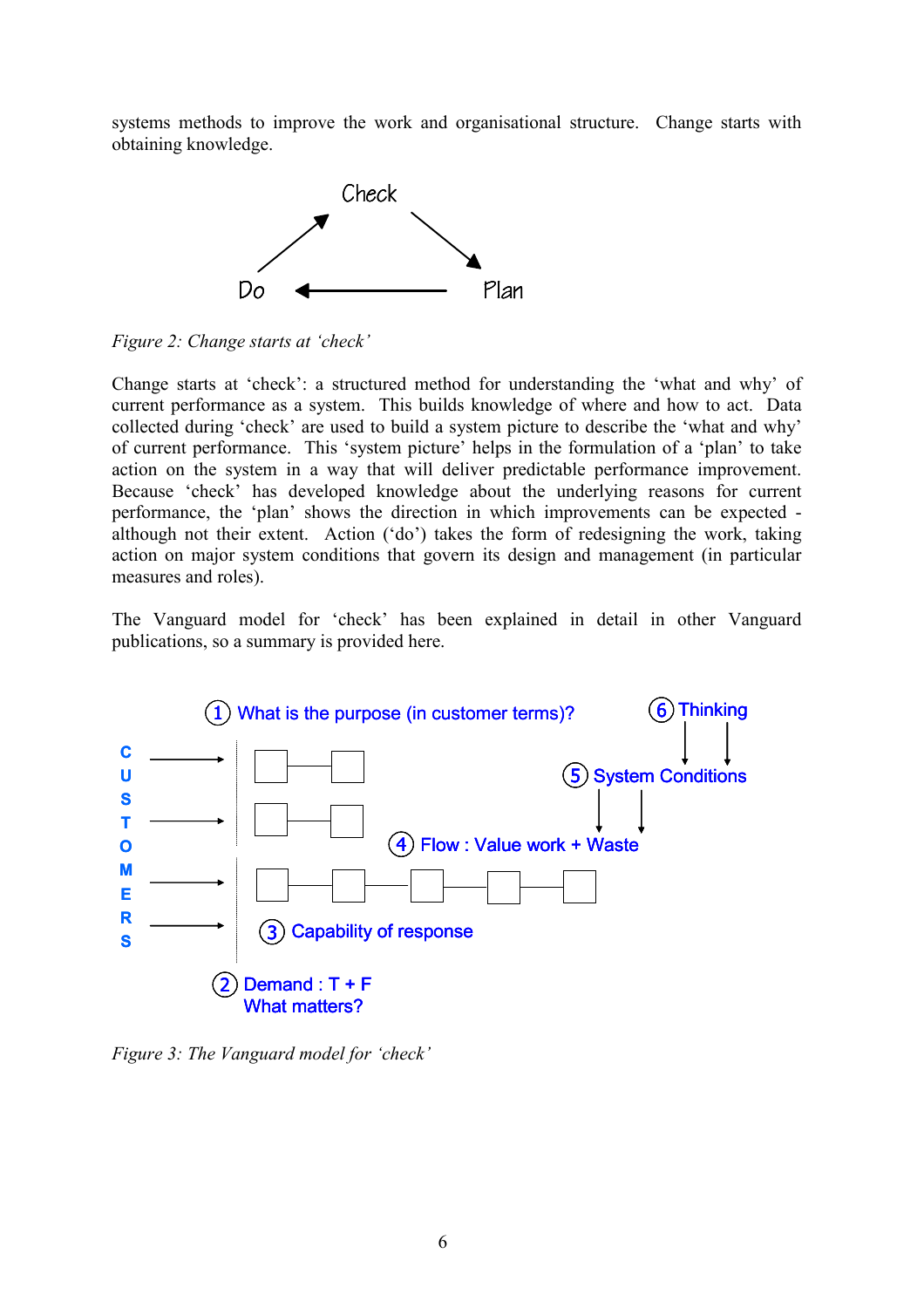# What is the purpose?

The model for 'check' is linear. The first step is to consider the purpose of the service from the customers' point of view. Usually this is not difficult. Any ambiguity is resolved in the second step, understanding demand.

# What can we learn from demand?

Customers can only take a view of any service from the transactions they have with it, so it is vital to study demand into the system, in customer terms. Demands on service organisations fall into two broad types:

- 'Value' demand this is demand the organisation 'wants', the reason it exists: for example, 'I need some equipment' or 'I need some help'.
- 'Failure' demand this is demand caused by a failure of the system to do something or do something right for the customer: for example, progress chasing: 'You said a social worker would be here this morning but he hasn't turned up'; or seeking clarification: 'I don't understand how to fill in your form'.

It is important to establish the volumes and predictability of both 'value' and 'failure' types to create priorities for action. Establishing predictability of demand is an essential prerequisite for improvement.

# What is the organisation's capability?

Capability measures calibrate how well the organisation achieves its purpose in terms that matter to customers. In the case of Adult Social Care this means how quickly and effectively people are assessed and helped. Measures of how well the system achieves its purpose on customer terms need to be established for all of the major 'value' demands.

#### How does the work flow?

Having established the capability of the system, the next step is to study the work flow. Taking what Vanguard describes as 'high-frequency value demands' (things that many customers want from the system), the work flow is followed, identifying two kinds of work - value work (doing things that solve the customers' problems) and waste (everything else). The object of the redesign will be to design out the waste - in simple terms, that is how organisations learn to deliver better service at lower cost.

#### What systems conditions govern performance?

Waste cannot be removed without removing its causes. This becomes the hard part. The analysis invariably reveals that much of what managers are currently focused on actually causes waste in the system. Activity measures, budget management, people management and IT systems (which are designed on the same general assumptions) are shown to be part of the problem. Waste is a man-made phenomenon, and it comes as a shock when managers realise the unintended consequences of their actions.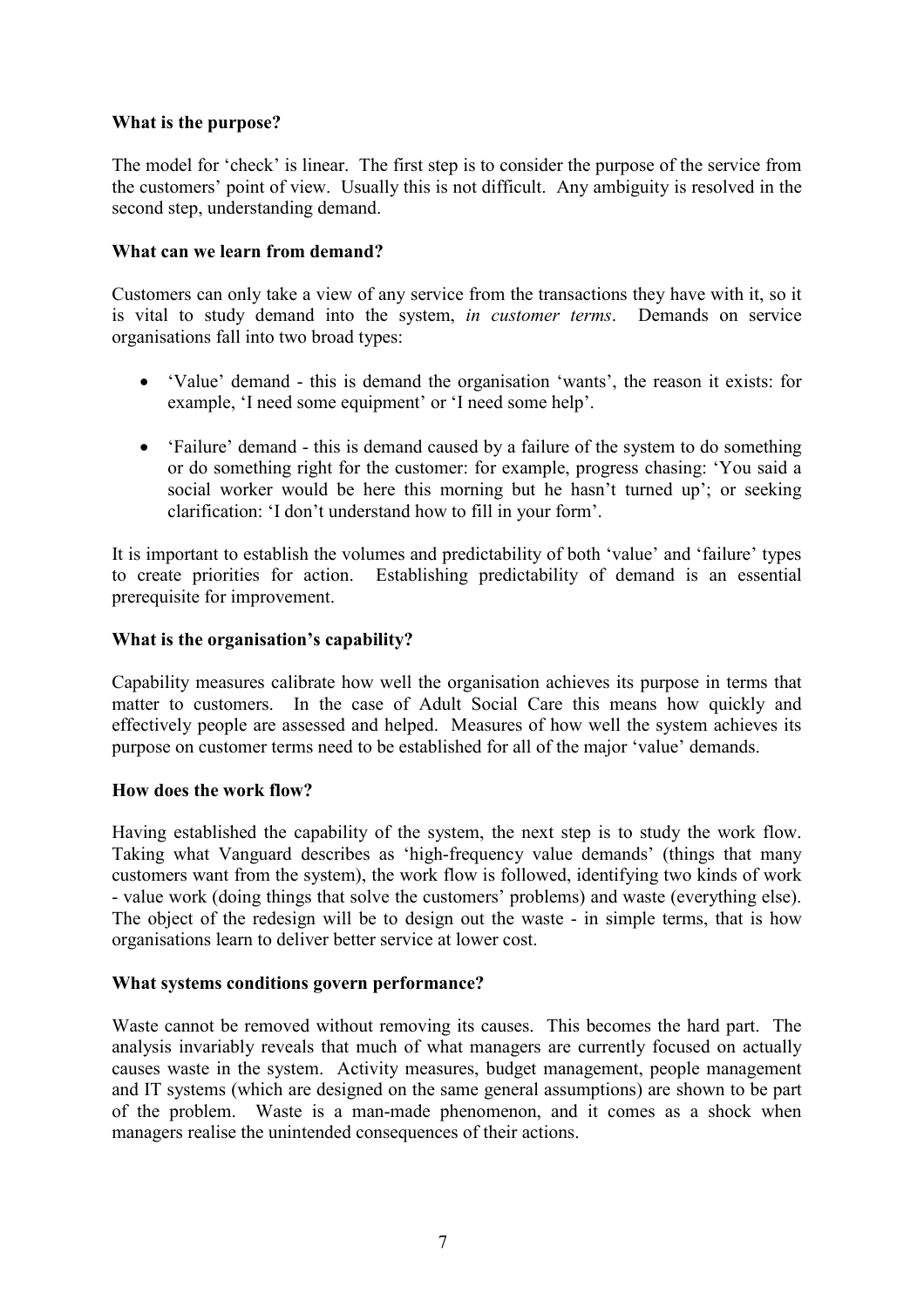#### How does thinking need to change?

The work on 'check' reveals the relationship between thinking and performance. To improve performance it is necessary to change the system, and to change the system people must be prepared to change the way they think.

Demand, capability and flow having been established in 'check', it is possible to set up the broad lines of a redesign focusing solely on carrying out value work - what matters to the customer. As people work on a design that will achieve that, it becomes apparent that current ideas about roles and measures have to be dropped in favour of better ones.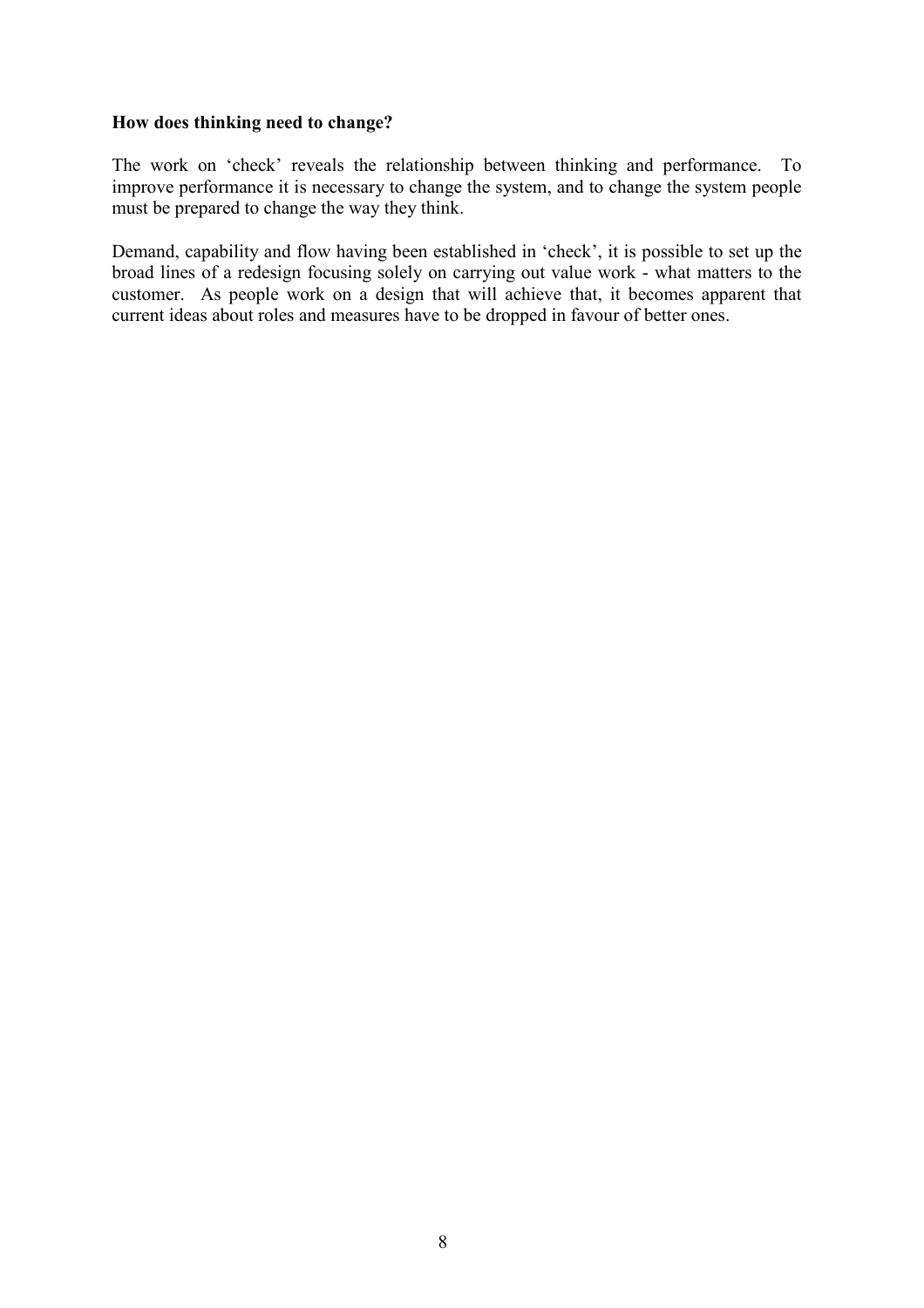# 3) What the systems approach reveals about current performance

In 2005 Vanguard had the opportunity to apply these ideas to care services in five local authorities. As variations between the cases were less significant than their similarities and to reduce the length of the report, the findings are collated and used to illustrate the general case. This also provides some protection for our clients; to have one's dirty washing exposed is a risk in the current regime. In fact, the results are remarkably similar - a clear illustration that it is the regime itself that is at fault. It is relevant to note that while the local authorities showed similar dysfunction, their current star ratings varied, indicating unreliability in the rating system.

#### What is the purpose of the service?

Each local authority addressed this question.

From the customer perspective the purpose of the system was: 'Help me solve my problem and maintain my independence'. What mattered to the customer was: 'Help me quickly', 'Give me or help me get what I need', and 'Get it right first time'.

# What can we learn from demand?

Demand analysis reveals a system that works poorly from the customer's point of view. In each case we found clients obliged to be involved in multiple transactions, generating high levels of failure demand.

To illustrate, in one case where demand passed through a call centre, value demand comprised 14 per cent of calls and failure demand 86 per cent.

In the initial stages of the analysis it appeared that value and failure demand were more evenly balanced - 43 per cent value (e.g. 'I need care/equipment') against 57 per cent failure (e.g. 'I'm waiting for…', or 'I don't understand the bill/form'). However, on closer study, much of what appeared to be value demand turned out to be failure. Many people who were calling in for help had already been dealt with, but inadequately. For example, clients had asked for night care but because of funding pressures had only been given extra day care and were ringing back to sort this out or say that they now needed to go to hospital. Sadly, we found many examples where a client's condition deteriorated when an early, less costly, intervention would have been effective.

In a second case where there was no central call centre, the authority analysed demand relating to different functions and found the following:

|                              | Value demand | Failure demand |
|------------------------------|--------------|----------------|
|                              | (per cent)   | (per cent)     |
| Residential nursing          | 42.7         | 57.3           |
| Residential nursing payments | 39.4         | 60.6           |
| Financial/care assessments   | 67.7         | 32.3           |
| Domestic care                | 76.5         | 23.5           |

Figure 4: Value versus failure demand by functions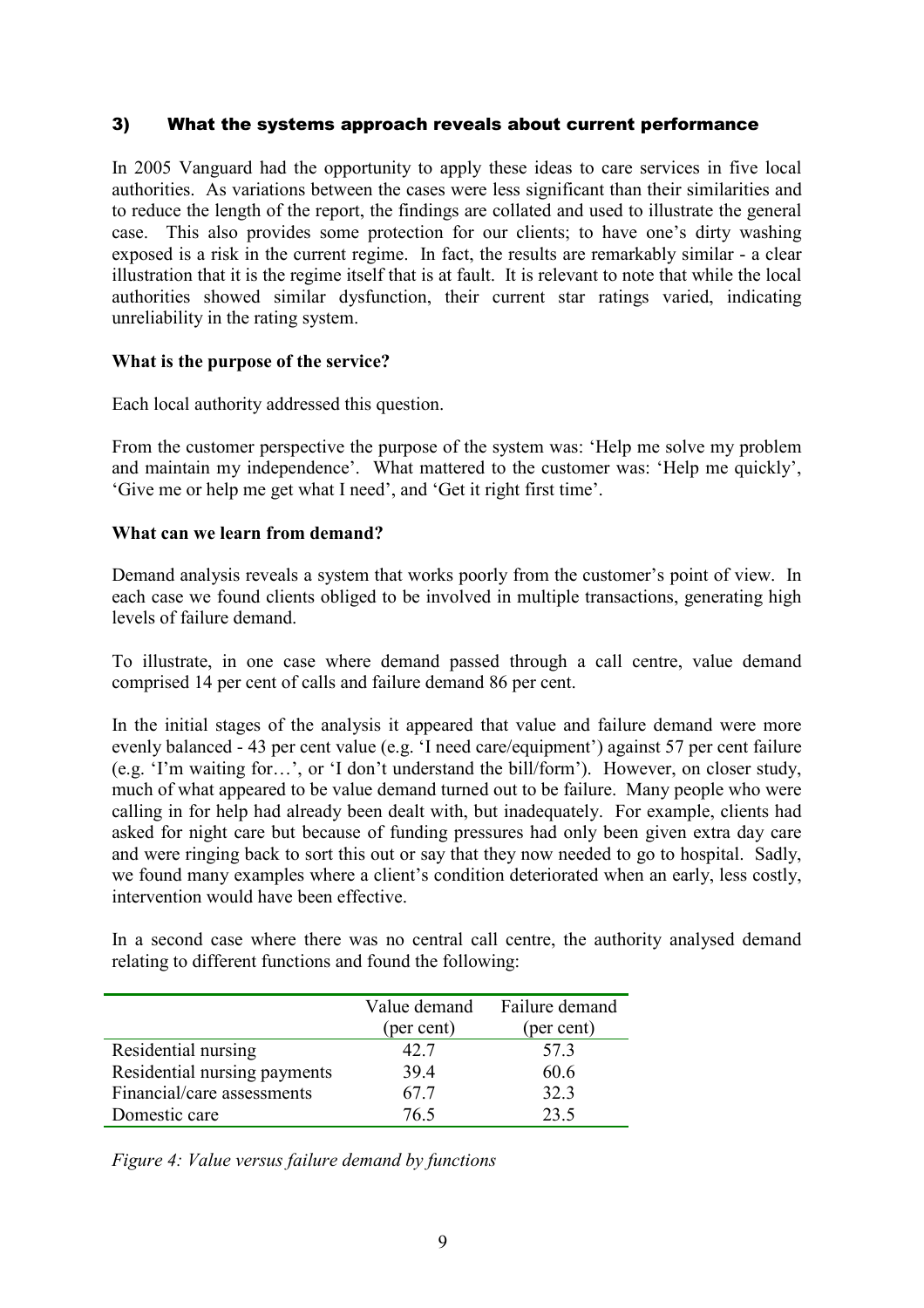These data are illustrative. In every one of the five cases we discovered high levels of failure demand. Failure demand consumes resources and drives up costs. Poor service is costly. Failure demand was easier to study when we were able to investigate demand consolidated into call centres. Failure demand is indicative of poor service design. But before getting into the detail of the design it is necessary to establish how well the system achieves its purpose.

#### What is the organisation's capability?

How long does it take to assess what someone needs and provide it? The bald answer is that no one knows. In no case did we find end-to-end data representing the client's view of the service - how long it took from first contact to receiving the necessary care. It is simply not measured.

Instead the system relies on functional measures, so much data is available on how quickly specialist functions make appointments or assessments and provide services once agreed, but nothing is known about how long the complete process takes from the client's point of view.

In each case the teams conducting the analysis had to spend considerable time piecing together data from both paper and electronic sources, a number of different ones for each client, to calculate the end-to-end capability of the system.

In one case it was found to take an average of 20 days from a client's first successful contact to receiving help but it could, predictably<sup>1</sup>, take as long as 80 days. These figures excluded the time taken for a client to make contact at the start or to sort out financial matters at the end of the process.

In a second case it took an average of 68 days from requesting help to receiving it and it could, predictably, take as long as 230 days. In services like the provision of walk-in showers - a high-frequency demand - it could take years.

In a third case the time taken from first contact to meeting needs was:

Domestic care - average 110 days, longest 253 days Residential nursing - average 78 days, longest 160 days.

 $\overline{a}$ 

These numbers are not unusual. But of greater importance is that no one knows or calculates a figure that represents the reality of the service from the client's point of view. All the cases showed alarming end-to-end times and wide variation. Understanding the causes of variation - the factors that extend end-to-end process time - means studying 'how the work works', starting with flow.

 $1$  The upper limit of predictability is established statistically. The wide variation in performance is caused by features of the current design.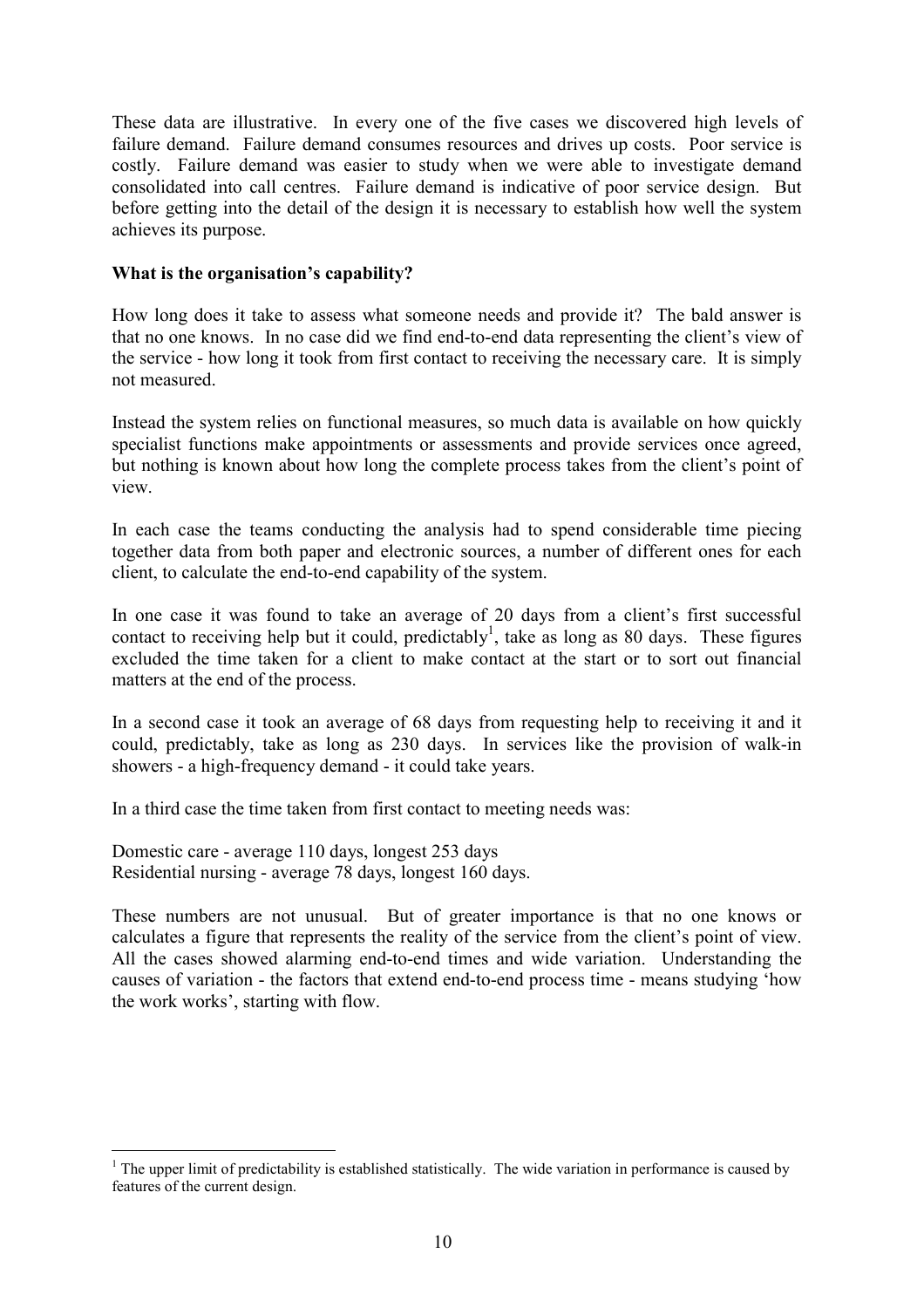#### How does the work flow?

The purpose of studying work flow is to distinguish between two types of work: value work - doing what is required to meet the demand - and waste - which is everything else. Analysis of work flows in all of the cases showed high levels of waste.

In every case we found a complicated picture. One team labelled the map it built of the work flow as 'the London Underground', depicting clients going round and round in order to get what they needed. Clients might spend two weeks trying to get through to a call centre or being referred to it by the hospital, GP or out-of-hours social services team. The call centre or service function would treat them as a new case whether they had any history with social services or not (in fact 80 per cent of customers are already known to social services and even more to their GP), and details were repeatedly taken and logged.

Gaining access to the system is only the start. Once inside, the customer is referred to another service team to conduct an initial assessment. And it goes on; in every case we found multiple handovers in assessment.

Once a care plan is completed and, for example, home care is required, the case is referred to a purchasing function to find a provider - internal or commercial ('block') provider - with availability. The care provider will then assess the service user once again and, finally, deliver the care.

This is not the end, however. Four to six weeks after the start of the care a review of the service user's progress is carried out, requiring more administration (regardless of client need). There is a further review within 12 months to meet government targets. Once care is being delivered, the finance department invoices the client and, if necessary, chases up payment. A common cause of failure demand is that the financial assessment may be carried out after the start of care so the client has no idea how much it will cost. If as is often the case they cannot pay, the process goes through another loop as they call to cancel care or request a reduction in hours.

In one case we found that users had to go through an average of 81 steps to obtain domestic and 82 steps for residential care. Of the actions carried out, only 5 per cent comprised value (i.e. were directly related to the purpose of obtaining care) and 95 per cent waste.

# System conditions

Adult Social Care is subject to a far-reaching regulatory regime. In common with other regulatory regimes that have grown up in recent years, it specifies many things managers have to do. For example, the regime requires measurement and reporting against functional measures (e.g. Targets and standards for appointments, assessment and so on) rather than end to end. Hence the common phenomenon that each function in a service is hitting its individual processing or assessment targets while the customer is still spending months travelling through the system.

The preoccupation with functional budgets creates a system that works to keep people out, rather than solve their problem. Eligibility criteria and a functional view of the work multiply assessments and hence waste. A plethora of constantly changing assessment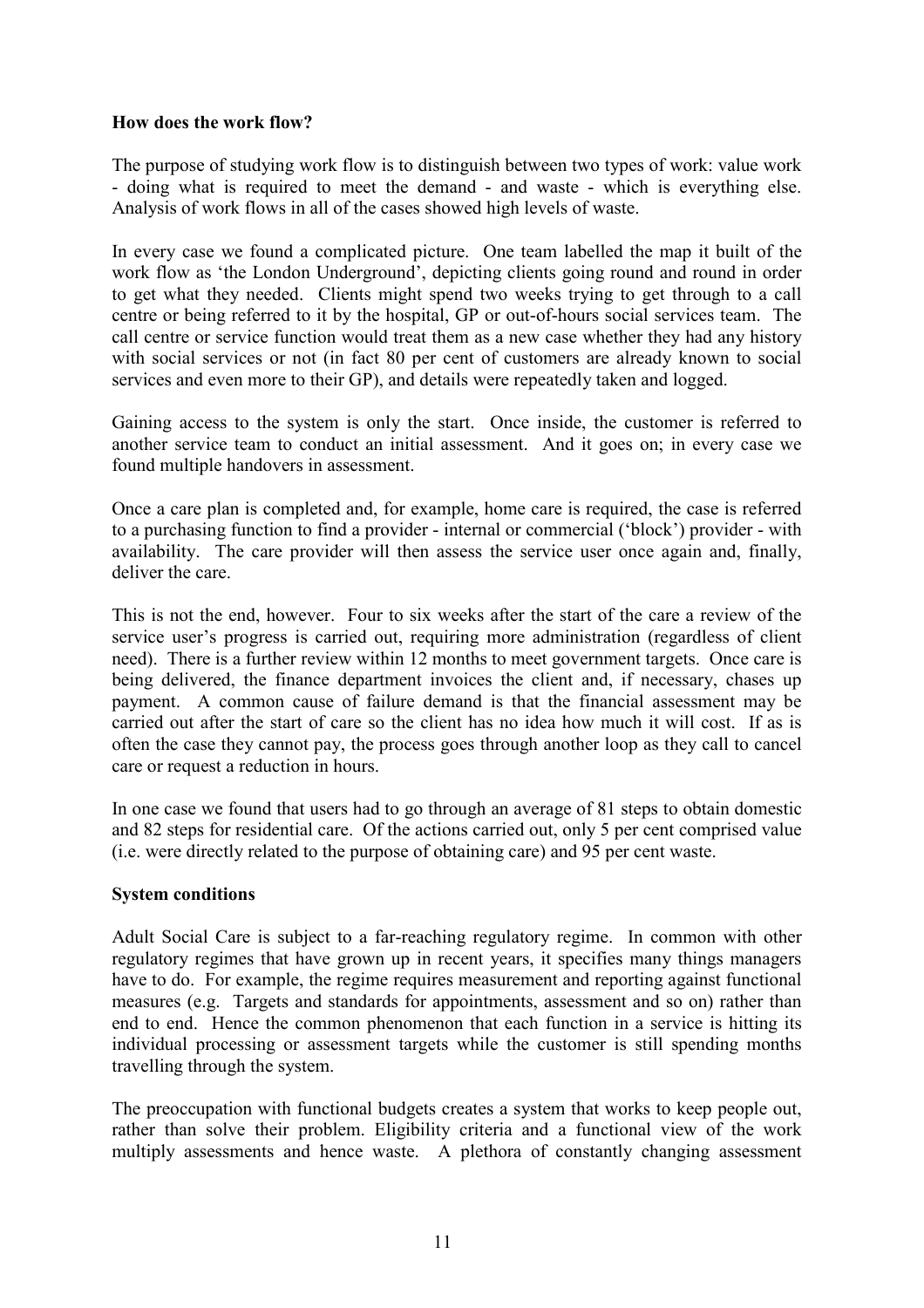criteria set down for social workers are a significant factor in inhibiting good adult social care.

A summary of the current regulatory regime is included in the Appendix. Here I summarise observations on the relationship between regulations and performance.

# Reliability of star ratings

Services operating as poorly as described above can still be awarded the full three stars by the Commission for Social Care Inspection (CSCI) because the measures of speed in assessment and provisioning are functional, relating to individual services and activities, not to the whole client experience end to end. As it happens, while the star ratings for these cases varied from zero to three their systems did not: from the client point of view they all showed similar systemic dysfunction.

The unreliability of the ratings is underlined by the observation that official improvements are not reflected in results on the ground. Between 2002 and 2004, the number of zero- and one-star rated councils fell consistently each year (by 8-5-5 per cent and 50-36-27 per cent respectively) while the number of councils awarded two or three stars increased (35-49-55 per cent and 7-11-13 per cent). On the other hand the Vanguard studies support the conclusion of the Kings Fund and others that the system is failing, irrespective of individual ratings.

#### Organisation design

Local authorities have been encouraged to follow centrally-conceived ideas about organisation design. In common with other services, Adult Social Care has been encouraged to establish call centres as a first point of contact.

The idea was that call centres would provide equality of access. Yet in practice, as we have found with other local authority services, the call centres are stuffed with failure demand. All these services illustrate the same phenomenon: a definition of an ineffective service is that it generates high levels of failure demand. Moving the work elsewhere (into a call centre) does nothing to remove the failure demand or improve service; it simply adds and institutionalises a layer of cost.

In social-care call centres 'equality of access' has been translated as 'everyone has the right to an assessment'. This triggers the plethora of forms to be filled in. The consequence is that the system assesses everyone whether they need it (or ask for it) or not. It makes the system a 'provisioning' system, not a problem-solving system.

In one case we found that at first contact 50 per cent of customers expressed the desire to remain independent, simply needing help with minor matters such as shopping, bathing and cleaning. However, these calls were being met by a provisioning system, so service agents would typically ask: 'Would you like someone to come in for a couple of days a week?' Their job was to move the work to the 'right' department, not listen to clients and help them solve their problem. Once in the system the client would be subjected to multiple assessments, for both care and finance. In short, the design works to multiply the numbers of people receiving inappropriate care.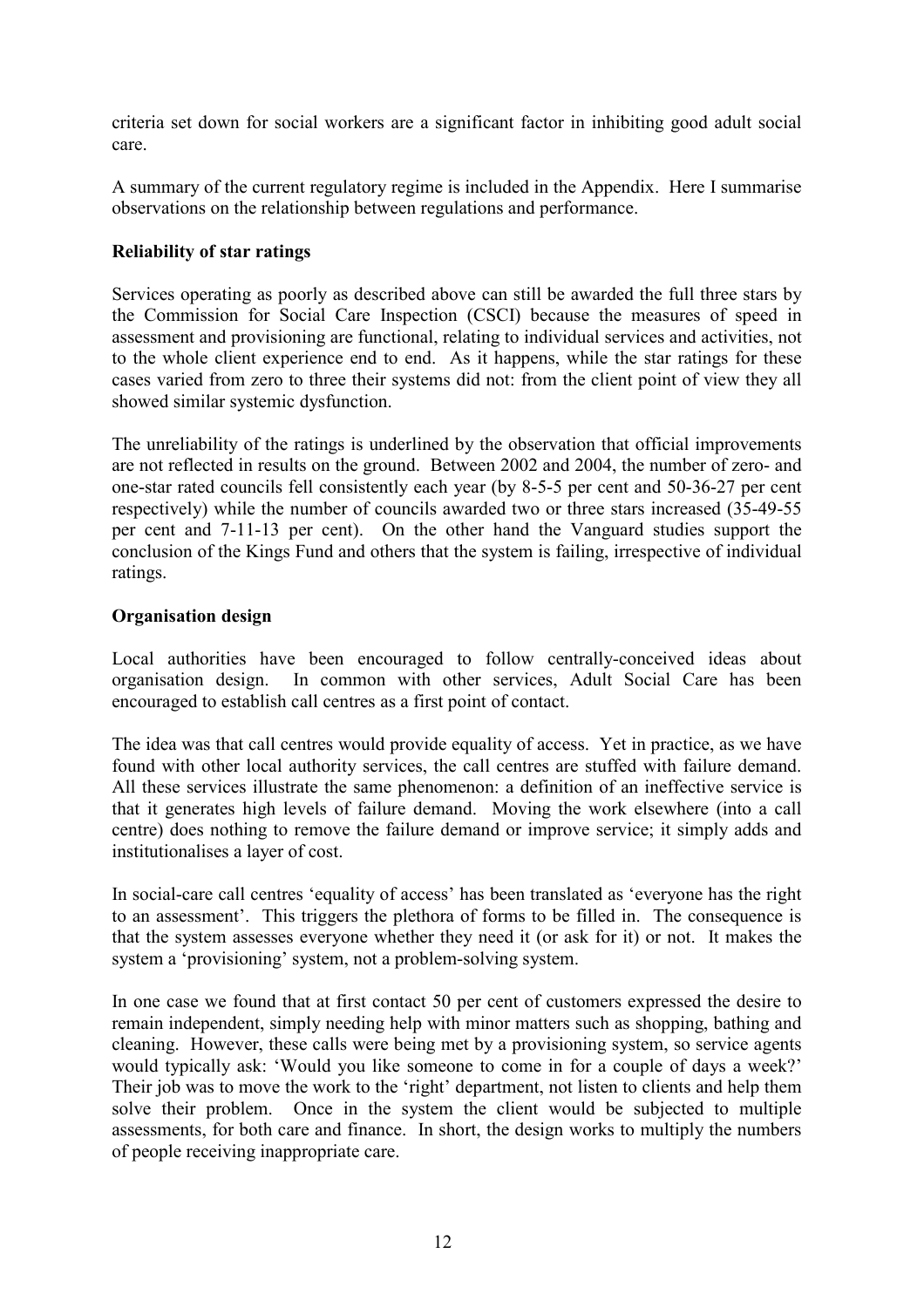# IT systems

The growth of reporting demands has generated increasing pressures on councils to buy IT systems for record keeping, document management and reporting. The consequence is functional duplication of IT systems, and the systems process cases not people. Because of inevitable problems with use many people keep written records for their own use.

It has recently been mandated by government that clients of Adult Social Care should be subjected to a 'single shared assessment' and that this should be accessible in electronic form. It is a plausible idea. In the cases we worked with there were various examples of what managers called 'single shared assessment', some using IT systems, some not. In practice none was truly single; all exhibited the problems described here. The IT solution being promulgated (which we have yet to see in practice) currently includes extraordinarily long questionnaires: a one-size-fits-all solution that will predictably lead to overspecification in the work (collecting data that has no relevance to the current problem) and, hence, client dissatisfaction. It is expected that adherence will be inspected for, not efficacy or efficiency. The costs of the IT 'solution' are likely to far exceed the value.

# Regulation of provisioning

Regulations also govern the way provisioning of services works. At one district council we found that 60 per cent of all demand was for level-access showers. There is a regulatory requirement for every shower to have a detailed specification and three quotes from builders. It would be far simpler and cheaper to work with one supplier who just did the work, without specifications and quotes. Concerns about management control could easily be met by simple safeguards to avoid potential fraud in working with a single-source supplier. In any case, how 'in control' are the managers of the present systems?

#### Targets and budgets

Performance on specific targets has to be reported by function to a large number of inspection agencies (see Appendix). The targets drive each function to deal with a client in ways that meet their numbers, not client needs. This is the principal cause of multiple handovers, adding to costs and worsening service. Repeated assessments are also caused by each service function being focused on protecting their budget. Which in turn causes handovers: if clients are not eligible according to the function's specific activity, they are passed on to other functions for further assessment. Whenever a client is passed on, a function can close the case, meeting targets. Managers worry about, and so monitor, case loads; encouraging staff to close cases. This reinforces the episodic nature of the relationship between the clients and service providers.

Some of the targets are bizarre. Local authorities are required to report on the number of people receiving 20 hours, more than 20 hours, or more than 10 hours of home help. But they are not required to report on people who are receiving smaller packages. Setting an arbitrary measure drives perversity into the system because employees get paid attention to if someone thinks their numbers don't look right. Measuring big packages means that people focus on those, at the expense of providing the immediate, preventive care that would often obviate the need for the big packages in the first place.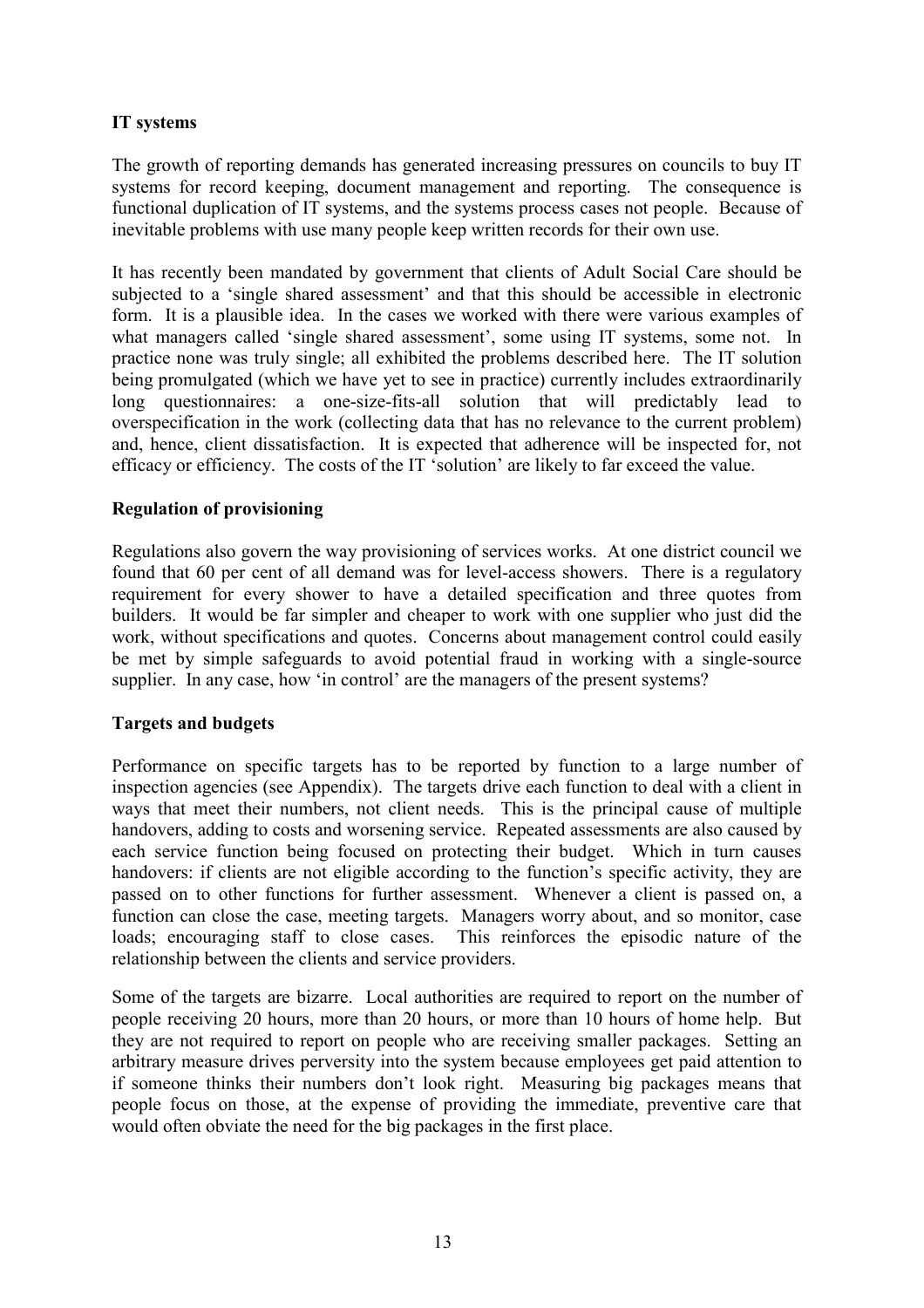The regulatory regime is wide and pervasive. Inspections, targets and assessment criteria are everywhere. Yet from the client perspective the judgement in unequivocal: the system is failing. The performance problems are system problems. It is as statistician W.E. Deming taught 50 years ago: 95 per cent of causes of variation in performance are attributable to the system, the way work is designed and managed.

The stated purpose of the regulatory regime is to promote independence, but by designing a system that focuses on eligibility and, hence, protecting provision, the costs of provision rise. The unintended consequence is a system that creates greater dependence on social services. We found that many users who simply wanted good advice were unnecessarily given provision, and others ended up in care homes when it was similarly inappropriate.

Government strategy is to 'reduce need and enable', the putative goal being to increase independence. However, we found examples where care workers would historically inflate the need in order to meet their 'reduction' targets; their concern being for their client.

In the same way targets cause 'revolving door' cases, in and out of hospital. Hospitals are targeted on getting people out; their administrative procedures for notifying social services are often not efficient. The design of social services organisations (as described here) also meant inefficient handling of hospital requests. The classifications and, hence, reporting of bed usage in different facilities (acute, community, rehabilitation) meant each was focused more on meeting its targets than providing services to those in need. Consequently people were kept in when they should have been out of hospital, or released when they should have been kept in. The plethora of forms associated with who pays for a service also caused delays to service provision and thus delayed solving the client's problem, increasing the likelihood of readmission.

In provisioning, the contracted care organisations are paid per hour of provision, so there is no incentive to reduce amounts of care. The underlying logic of outsourcing is that contractors can't be trusted; they have to be controlled and inspected. This not only adds cost but stops contractors being treated as part of the system. Care workers should be a useful source of information - the thermostat in the system. Because the contract is based on hours worked, not the degree of independence/improvement achieved (this is deemed to be the province of 'in-house' staff) this does not happen; rather, the consequences are that work is duplicated and undervalued carers are more likely to leave, adding to the problems for the client.

In practice, 'reduce need and enable' becomes 'extend needs and disable', the de facto purpose of this system.

From Vanguard's work in these councils, a worrying picture emerges: lengthy, indeed alarming, amounts of time taken up in assessment and provision, raising the administrative costs of provision, yielding a poor quality service, and, moreover, drivings up the eventual cost of the care. Of greatest concern is the evidence that failing to meet the needs of people early increases the overall cost of provision - the longer people wait, the more likely their condition is to deteriorate. While the system thus perversely amplifies the demand for more expensive support, managers are obliged by targets to limit admissions to residential care. So the wrong people get in while others are turned away or made to wait.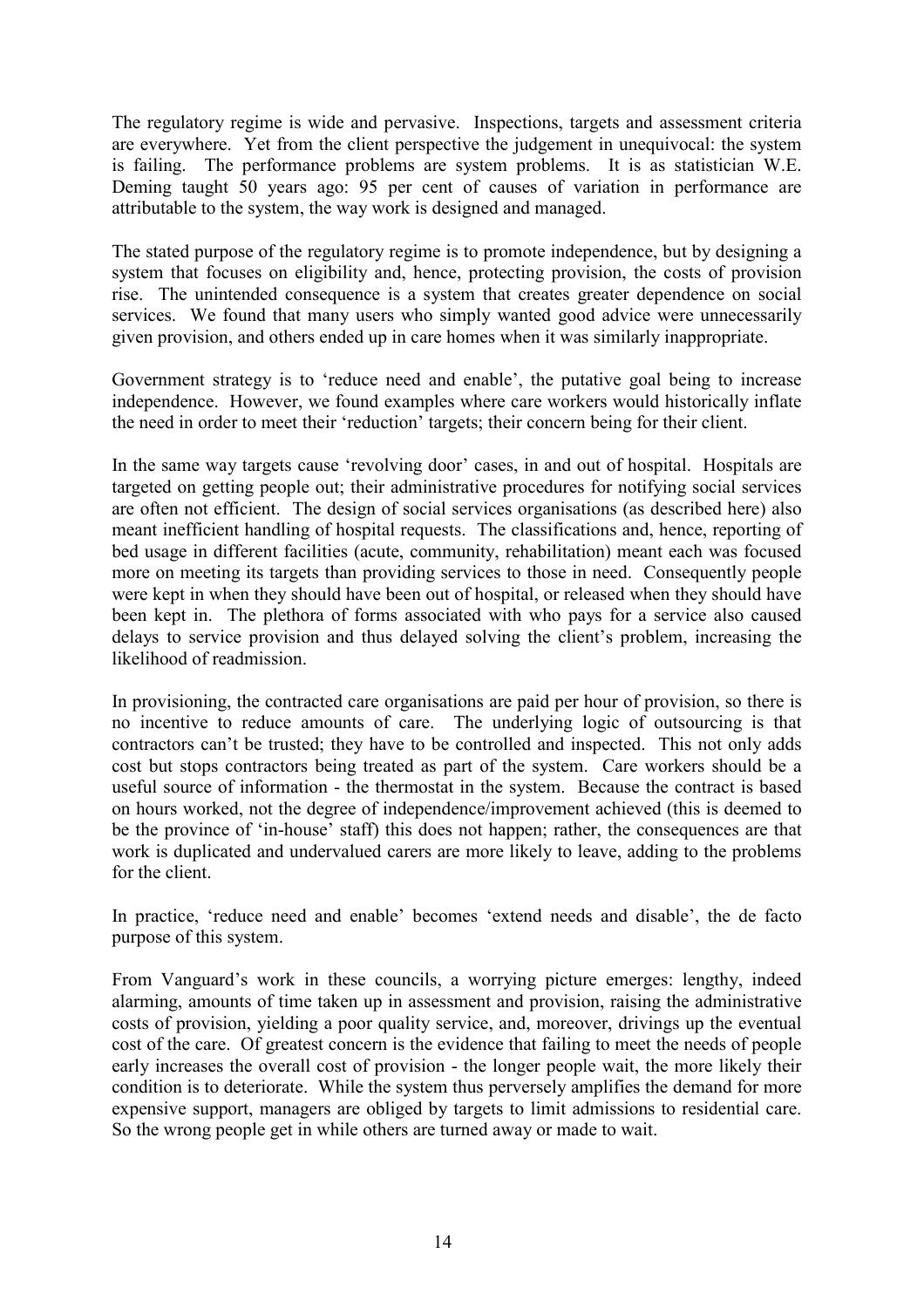What matters to people who need help is the speed with which they get it. That should be the concern of policymakers too - faster support delivers both lower costs and better service. There is plenty of scope for improvement; significant savings can be made in the administration of care as well as provisioning. A better service would remove the costs associated with users becoming more needy because of failure to intervene early. It would also create greater independence among users, a central aim of policy.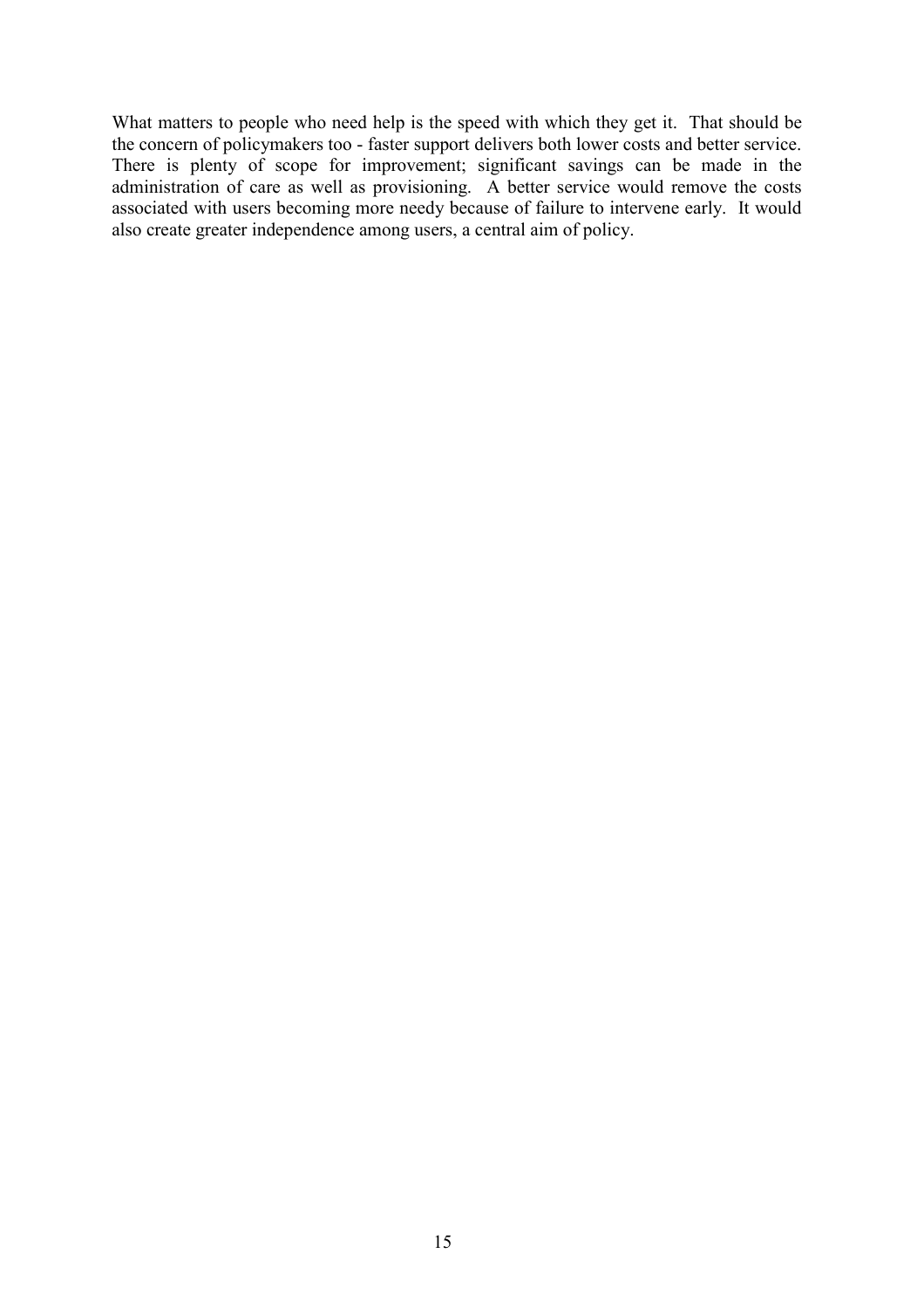# 4) Redesigning services using systems principles

In the organisations Vanguard worked with, what was learned through 'check' was used as a basis for redesigning the service. The object of the redesign is to create a system that concentrates on doing the value work and only the value work. In this way waste is designed out and the capacity of the system increases (improving efficiency and service together).

The principle of redesign is to design against demand, concentrating on doing the right thing ('value work') at the first point of contact between the client and the service. Client demands define the value work, which in turn dictates the expertise required at the first point of transaction. Note that at this point IT systems are treated as a constraint to be worked with or around; they are not allowed to dictate the shape of the redesign.

Learning to work this way results quickly in clients receiving a decision either on the spot or after a single visit if a telephone assessment is inappropriate. Sometimes the right thing to do for the client is to signpost provision of the most appropriate care; something they could get that would solve their problem. Designing the system to give the client all the options, including the cost, as quickly as possible is a great advantage for all parties. Clients can plan their care in full knowledge of the cost, and a large amount of failure demand is erased from the system.

Designing a system that engages immediately with what matters to the client makes a number of other things clear. What matters is information that will form the basis of a relationship with a client, and that information should build as it becomes relevant. There is no value in collecting the same vast amounts of information from every client. Clients are no longer treated as 'episodes' but as people. Early contact with the client's family and friends is also vital, marking a clear shift from the adversarial contact currently experienced, where families feel obliged to get involved (and complain: more failure demand) because the system is failing.

|          | Old system                                                                                 | <b>Redesign</b>                                                                          |
|----------|--------------------------------------------------------------------------------------------|------------------------------------------------------------------------------------------|
|          |                                                                                            |                                                                                          |
| Purpose: | Keep them (the service users) out, get<br>what we give you. Get the 'blobs' and<br>'stars' | Help me maintain my<br>independence                                                      |
|          |                                                                                            |                                                                                          |
| Demand   | $1st$ cut:<br>43 per cent value demand<br>57 per cent failure demand                       | At start of new design:<br>31 per cent value demand<br>69 per cent failure demand        |
|          | $2nd$ cut:<br>14 per cent value demand<br>86 per cent failure demand                       | Once the demand had been picked<br>up by the redesign team:<br>0 per cent failure demand |
|          |                                                                                            |                                                                                          |

The dramatic improvements achieved in one case are summarised below, showing the key features of the old system and the redesign: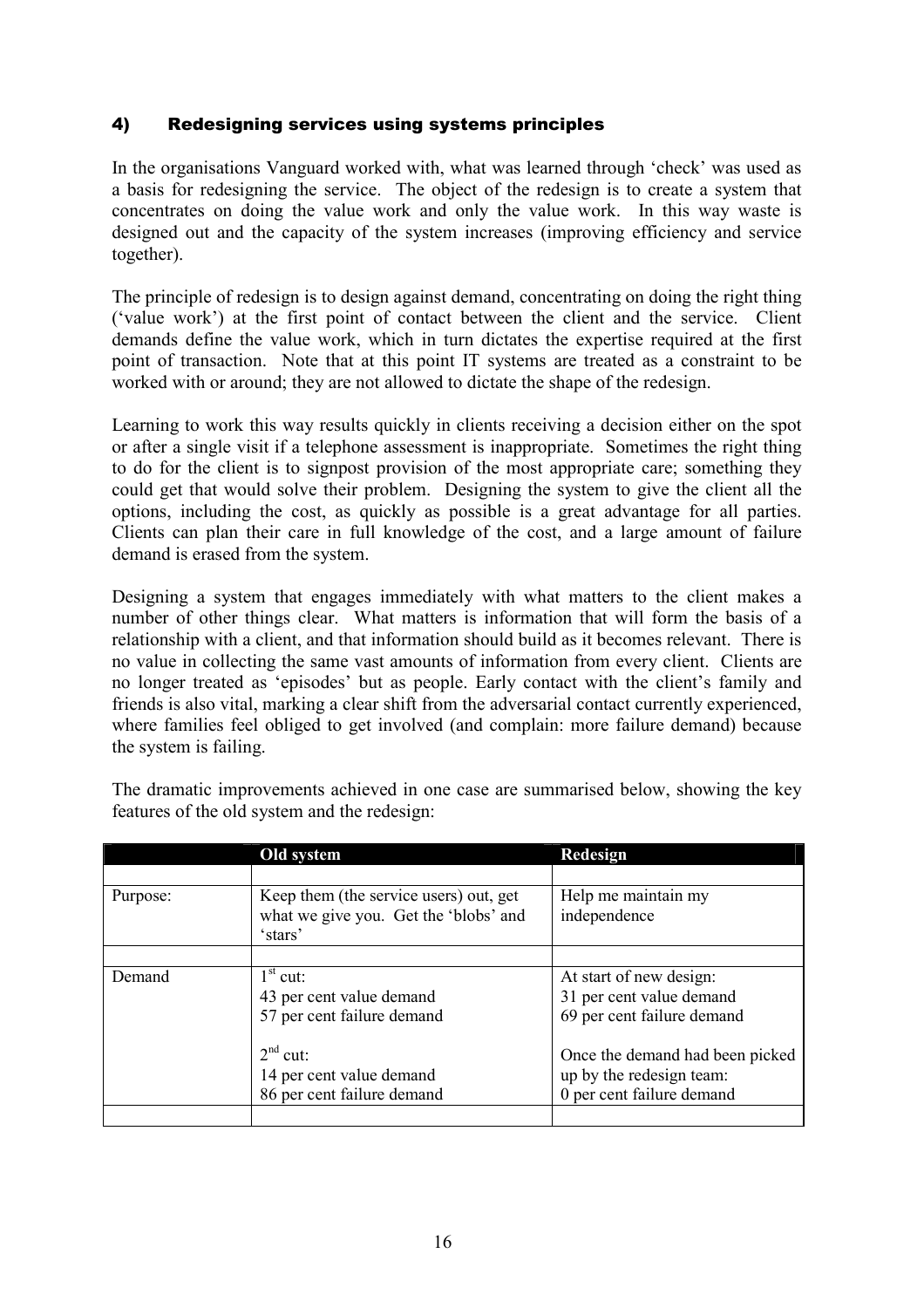| Capability:        | 20 days average                             | 3 days average                      |
|--------------------|---------------------------------------------|-------------------------------------|
|                    | 80 days upper control limit                 | 10 days upper control limit         |
|                    |                                             |                                     |
|                    | (excluding 2-3 weeks getting into the       | (includes getting into the system   |
|                    |                                             |                                     |
|                    | system and 2-3 months establishing how      | and finding out how much care       |
|                    | much care will cost)                        | will cost)                          |
|                    |                                             |                                     |
| Flow:              | 81 steps for domiciliary care               | 11 steps for any care               |
|                    |                                             |                                     |
|                    | 82 steps for residential care               |                                     |
|                    |                                             |                                     |
|                    | 5 per cent value steps                      | 50 per cent value work              |
|                    |                                             |                                     |
|                    |                                             |                                     |
| Typical customer   | I can't get through to you                  | I get help when I pick up the       |
| experience:        | I get passed around                         | phone                               |
|                    | Everyone asks me the same questions         | I get help quickly                  |
|                    | again and again                             | I know how much it will cost me     |
|                    | If I don't want what you want me to         | I only have to ask once             |
|                    | have, I get nothing                         | I feel like you are listening to me |
|                    | I have to wait 2 - 3 months for you to tell |                                     |
|                    | me how much it will cost me                 |                                     |
|                    |                                             |                                     |
| Typical experience | I feel demoralised                          | I am listened to                    |
| of people doing    | I feel like I'm on a treadmill              | I feel valued                       |
|                    |                                             |                                     |
| the work:          | No time for the service user                | Free of constraints                 |
|                    | I'm not a social worker                     | Job satisfaction                    |
|                    | This isn't the job I wanted                 | Sense of achievement                |
|                    | Complaints                                  | Scary - doing things differently    |
|                    | I feel undervalued                          | and making decisions                |
|                    | Them and us (managers and staff)            | Supported in a team                 |
|                    |                                             |                                     |
|                    |                                             | Knowledge has accumulated           |

Figure 3 (on the following page) shows capability times - the end-to-end time for assessment and provision - at one council. The impact of the redesign is dramatic. From 18 July (right-hand end of the chart, labeled 'Lab'), the line drops to practically zero. Also worthy of note is the lengthening of capability time occurring at the end of December 2004. This resulted from the introduction of a central call centre, as mandated by the government.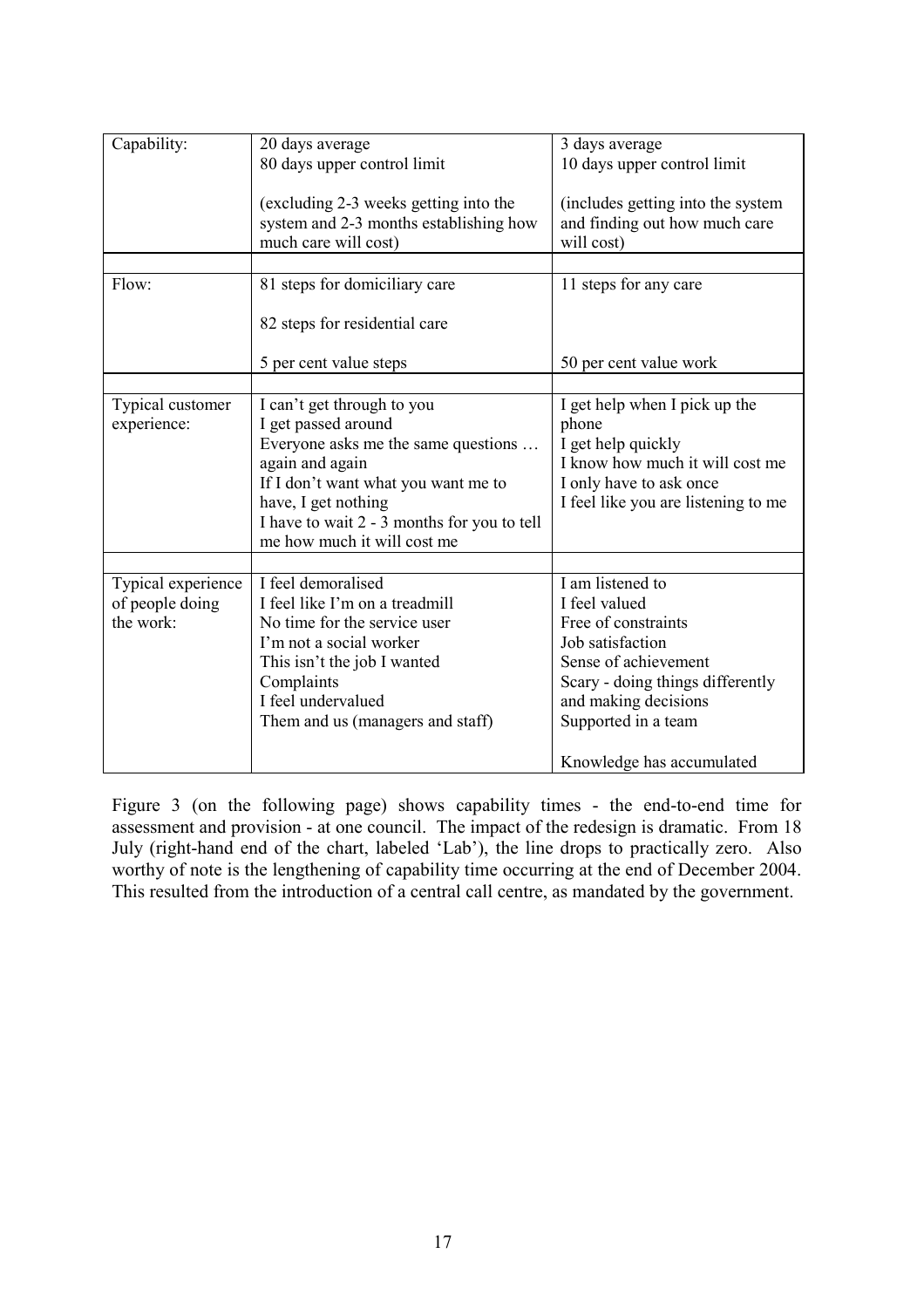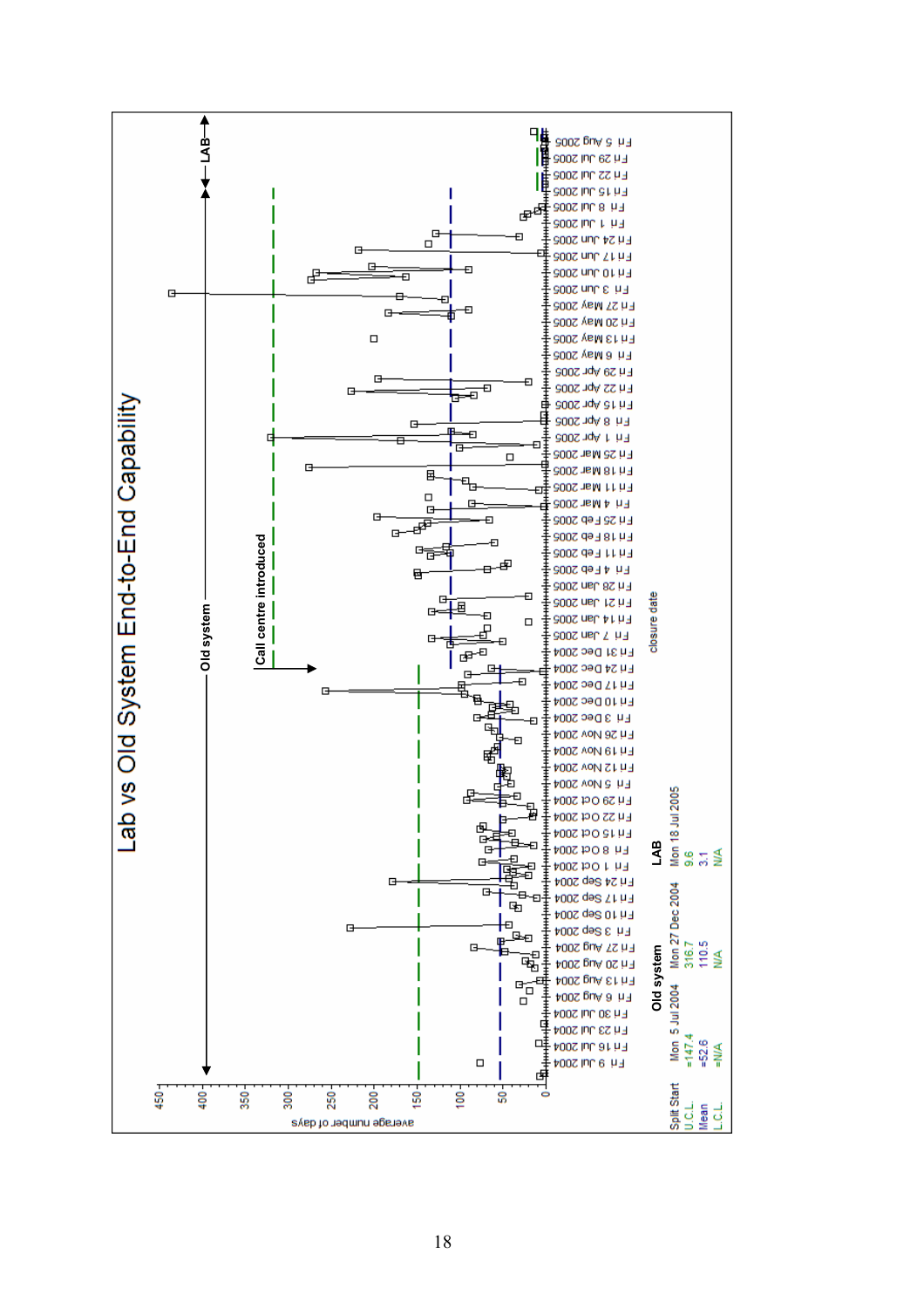In every case redesign has resulted in clients receiving assessments and having their needs met in days. Clients' dignity and independence are optimised at the same time as the administrative costs of assessment and provision significantly fall. But more importantly the cost of care provisioning goes down too. For example, it became clear in 'check' that placements to care homes were often unnecessary, being made for expedient rather than physical reasons. A wrong placement was likely to lead to increased dependency and longterm problems.

Redesign leads to a reduction in failure demand. In one case it fell by 45 per cent as the number of calls dealt with at the first point of contact rose. Clients report being very pleased with the service; many frequent users have been astonished at the change.

Since as with all local authority services current budgeting processes are fragmented, the impact of the redesign on costs cannot yet be fully determined. But each of the following has a positive impact on costs:

- reduced failure demand
- more 'information' and 'help' demands being met at the first point of transaction, cutting the need for provision
- faster assessment
- faster and appropriate provisioning.

In the larger picture, independence is maintained as clients' problems are more speedily resolved.

Redesign also has a massive impact on staff morale. Perhaps the most poignant illustration is the comment made by a social worker after the first week of working in the new design. She said: 'Do you know, it's been the first time in so long that I can say I have actually spent the week as a social worker?'

# **Conclusion**

The root cause of the delays, high cost and poor matching of need that is the reality for many old people of social care is not underqualified social workers or a lack of funding, but rather a poorly designed system. Adopting a systems approach to the problems results in significant improvements. Removing waste from the system expands capacity as well as improving the quality of care, allowing the service to deal with the projected increase in demand without additional funding.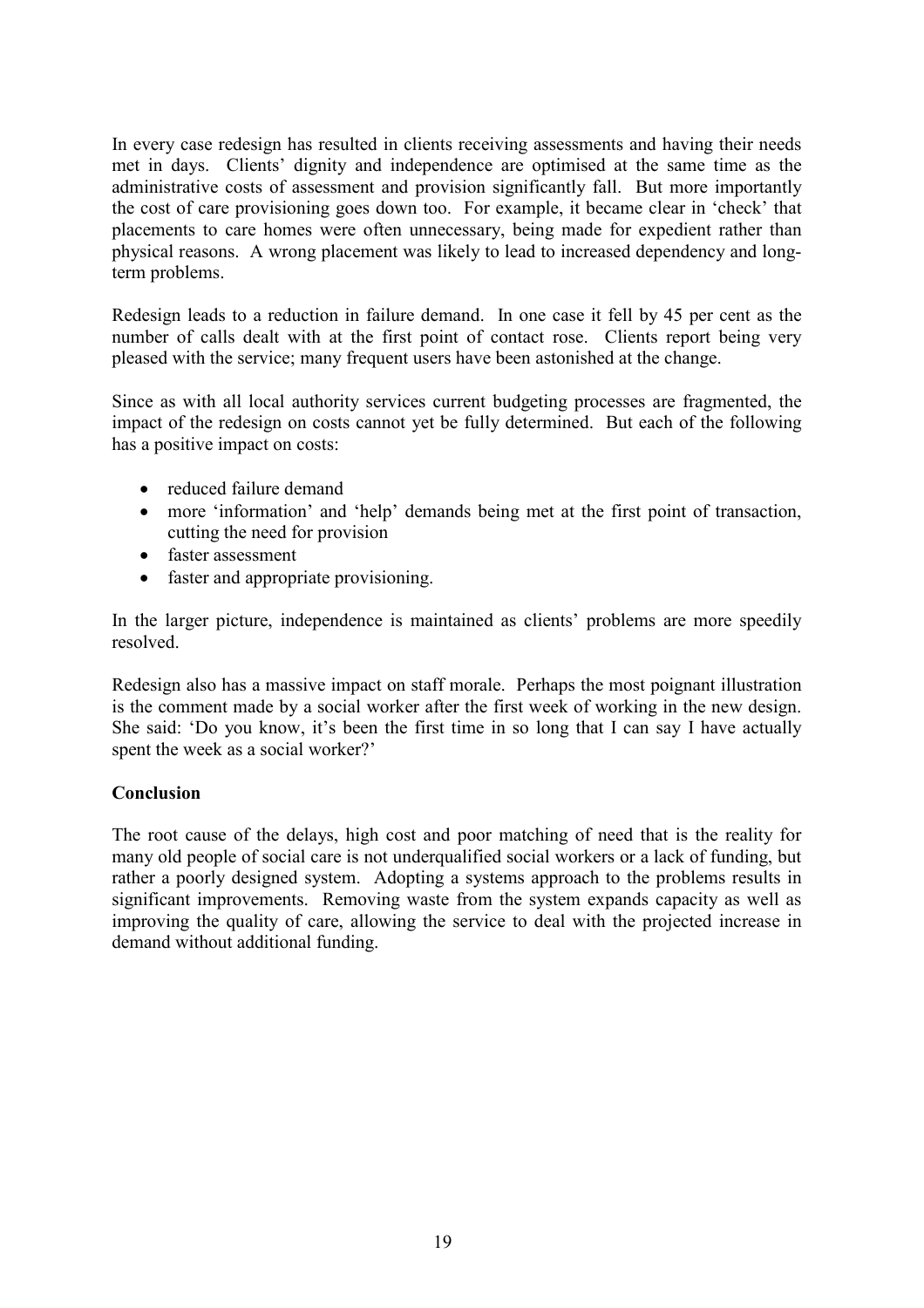# 5) Towards a facilitative regulatory regime

In every local authority service we have studied the current regulatory regime is part of the problem. In attempts to control and improve Adult Social Care ministers have unintentionally made the service worse for both clients and service providers.

In systems terms the regulatory regime is a cause of waste. Consider the costs associated with:

- Writing specifications
- Inspecting for compliance
- Preparing for inspections
- Wrong specifications, causing failure demand and making the work worse
- Low morale

It will be tempting to address the issues by rewriting the current specifications. However, in systems terms this simply serves to 'do the wrong thing righter'. The important thing is to determine what is the right thing to do.

Because the new system uses different measures in a different way, in every case the redesign, while showing beneficial results for both clients and the organisation, placed managers in the tension of being unable to comply with reporting requirements. To meet those requirements, they were obliged to maintain a bureaucracy of no relevance to the improvement or management of the work. In one case the requirement to comply with an inspector's (unhelpful) requirement took precedence over the work described herein. The regime is one of fear.

Elsewhere<sup>2</sup> I have argued that the current regime has the wrong focus. Public sector managers need to change, of that there is little doubt. But helping them change requires placing the locus of control with them, not the specifiers and inspectors. In its general form inspection should be limited to asking a single question: 'What measures are you using to understand and improve performance?' The emphasis is explicitly on both understanding and improvement because too many 'improvement' initiatives begin without any measures aimed at obtaining understanding (knowledge) beforehand. Of course this regime would require education of inspectors so they could work beyond the 'tick-box'. The savings achieved by dismantling the specifications and inspection industry would only be surpassed by the benefits to services that would ensue if people were free to do the right thing.

<sup>&</sup>lt;sup>2</sup> "Freedom from Command and Control", Vanguard Press, 2003.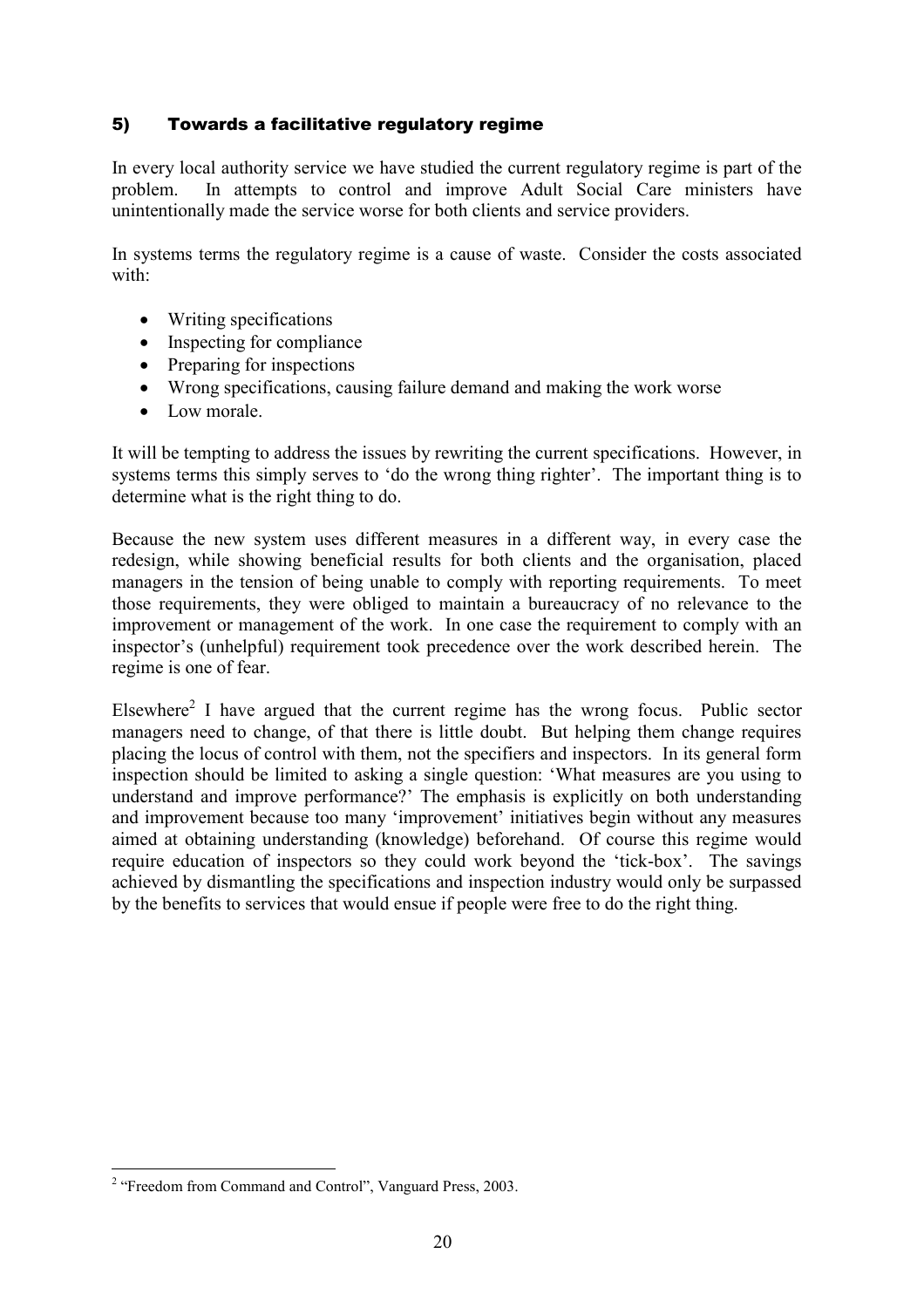# Appendix: Summary of current regulatory requirements

Councils are currently required to report the following:

To the Commission for Social Care Inspection (CSCI):

- Delivery and Improvement Statements (DIS)
- Performance Assessment Frameworks (PAF), of which some are Key Thresholds  $(KT)$
- Be subjected to a CSCI inspection to receive a star rating.

To the Audit Commission:

- Best Value Performance Indicators (BVPI)
- The Comprehensive Performance Assessment (CPA)

To the Department of Health:

 $\overline{a}$ 

• Referrals, Assessments and Packages of Care (RAP).

There are currently 26 PAFs that Councils must report on, five of which are KTs. But the situation is constantly changing: for example, between 2004-05 and 2005-06, CSCI is removing two PAFs, adding two and adjusting the method of calculating seven, and also increasing the number of PAFs which are also KTs to 10. The changing nature of the targets makes it hard for social workers to keep track of what statistics they must produce and waste time not only calculating the measurements but keeping up to date with what they are.

A PAF is a measurement of some aspect of the system, for example time taken from presenting to assessment<sup>3</sup>. A KT sets a benchmark level for a PAF and if this figure is not met it affects the council star rating and thus will influence the way the authority chooses to provide services, for example if the limit of people in residential care is achieved no further provision will be made.

The DIS is the overall reporting tool from councils to the CSCI, including all adult social care statistical data such as PAFs. In the DIS, the councils must also detail achievements in the past year against improvement targets, strategies to deliver improvements in the coming year with targets, additional information to monitor progress with national targets for DH policy branches and with the use of grants. Alongside the last year's statistical data, councils must plan and forecast data in the self-assessment part of the DIS.

There is considerable overlap between the measures. For example, the length of time from first contact with new clients to the start of the first assessment is covered by A9 in the RAP to the Department of Health, D55 PAF to CSCI (and this PAF is also a KT) and BVPI 195 to the Audit Commission. Other overlapping measures include the number of older people who are helped to live at home in P2s in the RAP to DH, by C32 to the CSCI and by

<sup>&</sup>lt;sup>3</sup> The measure associated with time to assessment is unusually complex. It averages the percentage where the time taken from first contact to beginning of assessment is less than or equal to two days, and the percentage where the time taken from first contact to completion of assessment is less than or equal to twenty eight days.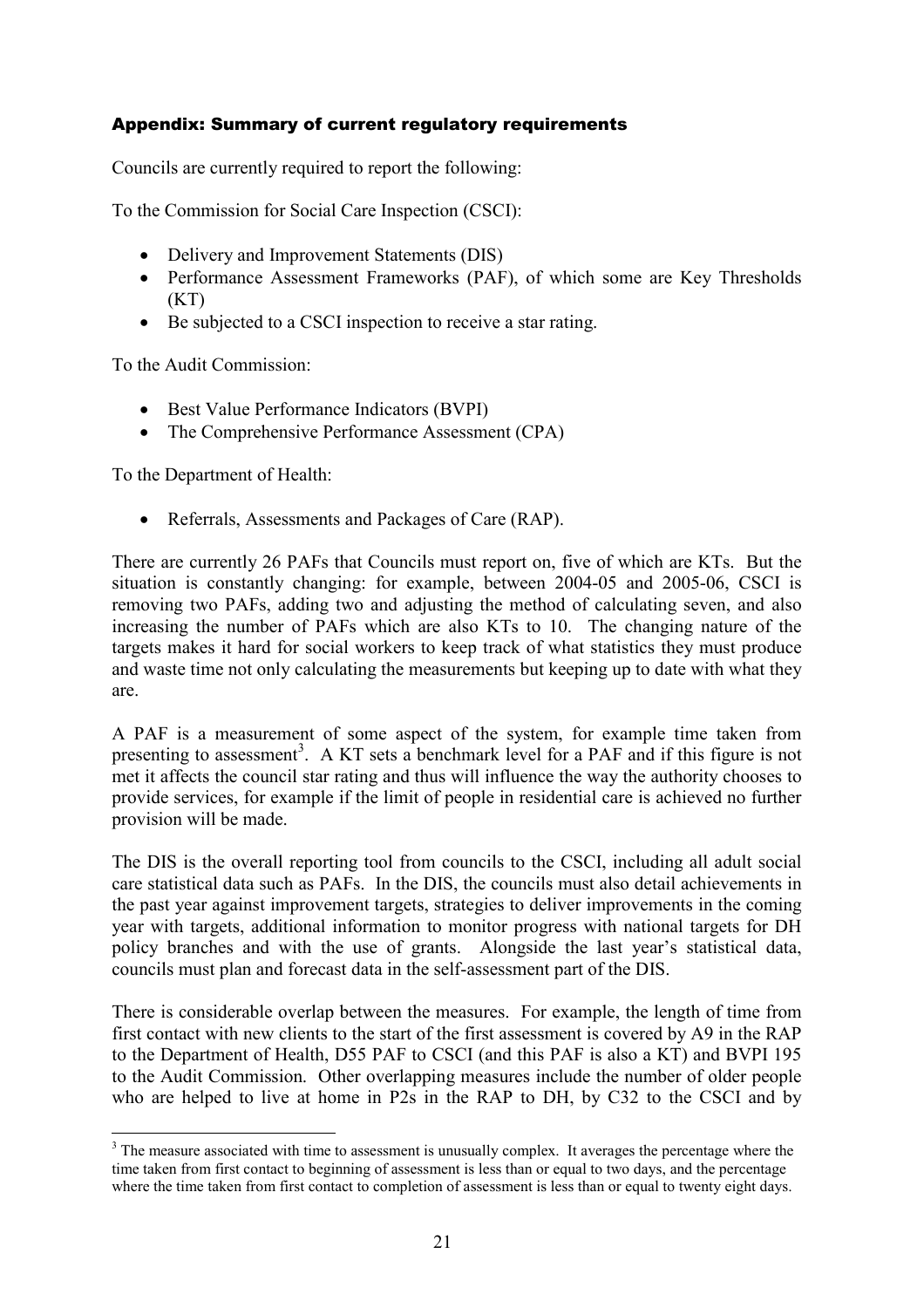BVPI 54 to the Audit Commission; and acceptable waiting times for care packages in A8 in the RAP, D56 as a PAF and BVPI 196 (which is also a KT).

The presence of these targets makes the priority for social care staff to act in a way to meet the targets rather than concentrating on what is best for the service user. For example if staff are measured on how many assessments they can complete in a certain time, they are encouraged to quickly get through an assessment and hand it over to the next team in the system so it is no longer 'on their books'. This may fulfill the assessment criteria but means that assessments are not always completed accurately, the applicant's real needs are not identified or they are handed over to the wrong person. In the long run this wastes time and effort as the applicant has to be reassessed and handed over between more people, so it takes longer for them to receive care

Targets also lead to the set-up of specialist review and assessment teams. For example, the KT of sufficient clients receiving a review (PAF D40) leads to the creation of specialist review teams and the target to provide sufficient services to carers (PAF C62) has caused Carers Assessment Teams to be set up. These teams are separated from core work, and thus divert funds from customers.

Compiling the data itself requires significant resources in hours spent by staff. Although no records are kept of how long social workers spend filling in forms, social workers report spending three or four hours filling in paperwork after a one-hour visit to a customer.

#### Single Assessment Procedure

In March 2001, the National Service Framework for Older People (NSF) was used to introduce the Single Assessment Process (SAP) which aimed to ensure that older people were not subject to multiple assessments by different agencies. The Centre for Policy on Ageing was commissioned by the Department of Health to help councils implement SAP. Detailed guidance was published in January 2002 and the deadline for implementation of SAP was set as April 2004.

DoH believes that SAP will cut red tape: 'Through greater commonality in assessment procedures, appropriate professional involvement in SAP and more information sharing, practice will improve and duplication be minimized.' However, by introducing more procedures to go through, DoH then feels that that the SAP itself requires monitoring.

The SAP requires a three-stage activity:

- Initial assessment
- Overview assessment
- Service assessment if services are actually given

Social services need to prove they are carrying out this procedure, and they are encourged to use accredited tools to do so and do it electronically. There are at least six DoH-accredited assessment tools (including CAT, EASY, FACE MDS) and numerous other assessment tools not accredited by the DoH as councils are permitted to create their own assessment tool.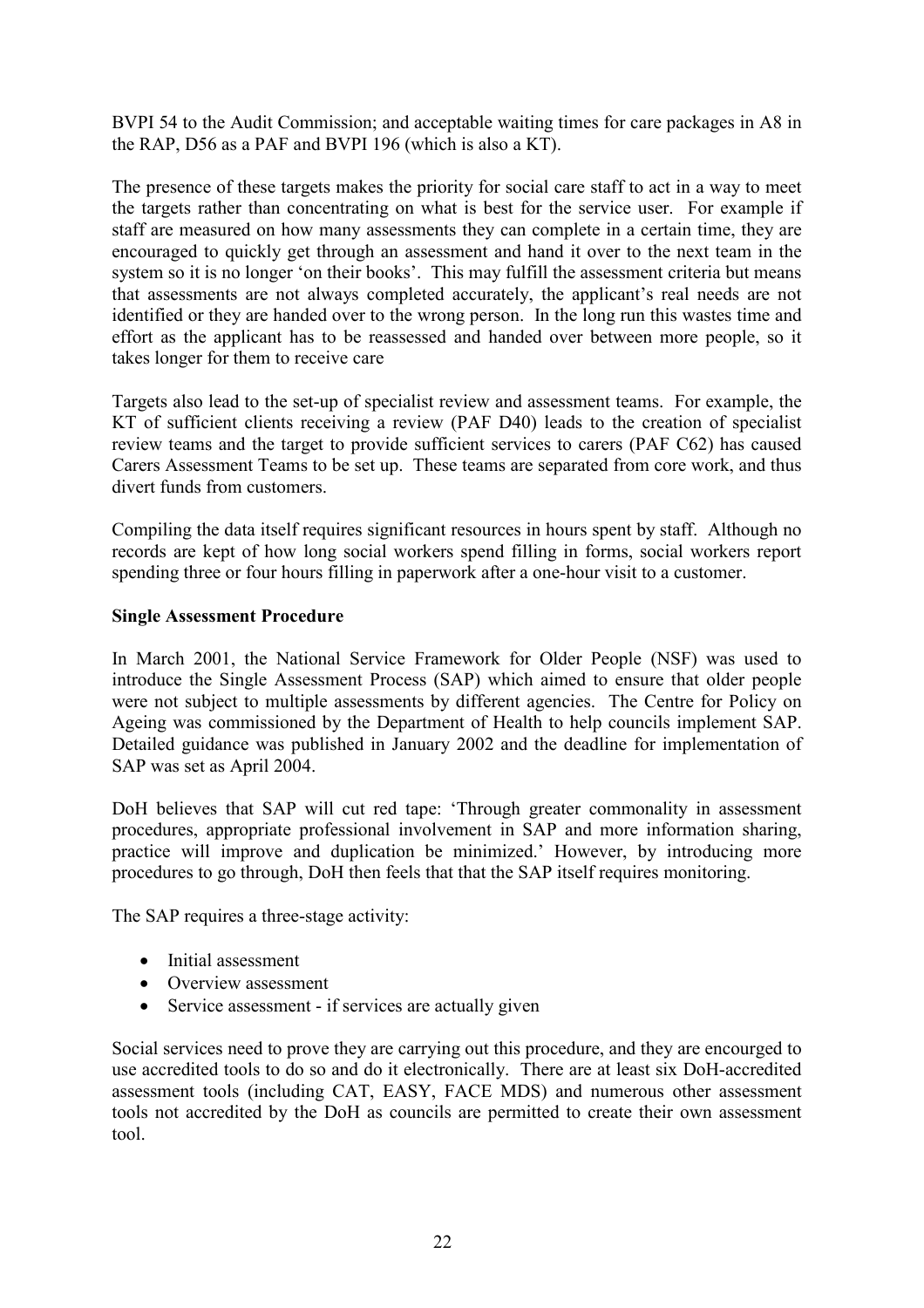SAPs are further complicated because large-scale assessments have not been carried out recently and many committees that set the SAP within councils want to create a comprehensive assessment. This has lead to large assessment documents which attempt to record a substantial amount of information: for example FACE (Functional Analysis of the Care Environment) provides a 16-page document to assess older people while the MDS assessment tool comprises a 44-page document which records virtually every aspect of the client's life. Little of this is actually necessary. Social workers visiting an applicant can usually record all the information they need on half a page of A4. Thus using a complicated tool to conduct a SAP defeats the whole purpose of the exercise which was to simplify assessment, require older people to answer fewer questions and diminish paperwork for social workers.

The complications seen are the result of the specifications and compliance regime. Comparison shows that the simpler and more client-focused redesigns put in place at the five councils care are capable of meeting all the SAP objectives.

#### Referrals, Assessments and Packages of Care

The following returns were required by DoH in 2004-05:

Referrals - three returns - covering the number of new clients. This covers activities before formal assessment such as first contact when an ongoing service is commissioned, the customer's needs are dealt with at the contact point or before being sent for a formal assessment. Each activity with each client is counted as 'an episode'.

Assessments - six returns - including the number of assessments completed, length of time from first contact to start and end of assessment, time from assessment completion to receipt of all services. All these returns must be broken down into time bands, by referral category, age group and primary client type and ethnicity.

Packages of care - four returns - detailing the number of clients receiving a service or 'on the books' during the year. Again this must be broken down into ethnicity, service type, primary client type and age group.

A new category was introduced in 2004-05:

Carers - two returns - number of carers for whom an assessment or review were completed; or received services during the year.

As the document states, some returns will be used in the calculation of Audit Commission, PAF and Best Value indicators.

#### RAP Flowchart

The DoH issued a 126-page document on definitions, what to count and how to fill in the proformas for RAP returns in the year April 1 2004 to March 31 2005. This document contains a flowchart which illustrates just how overcomplicated and overassessed the government departments have made the process of providing care.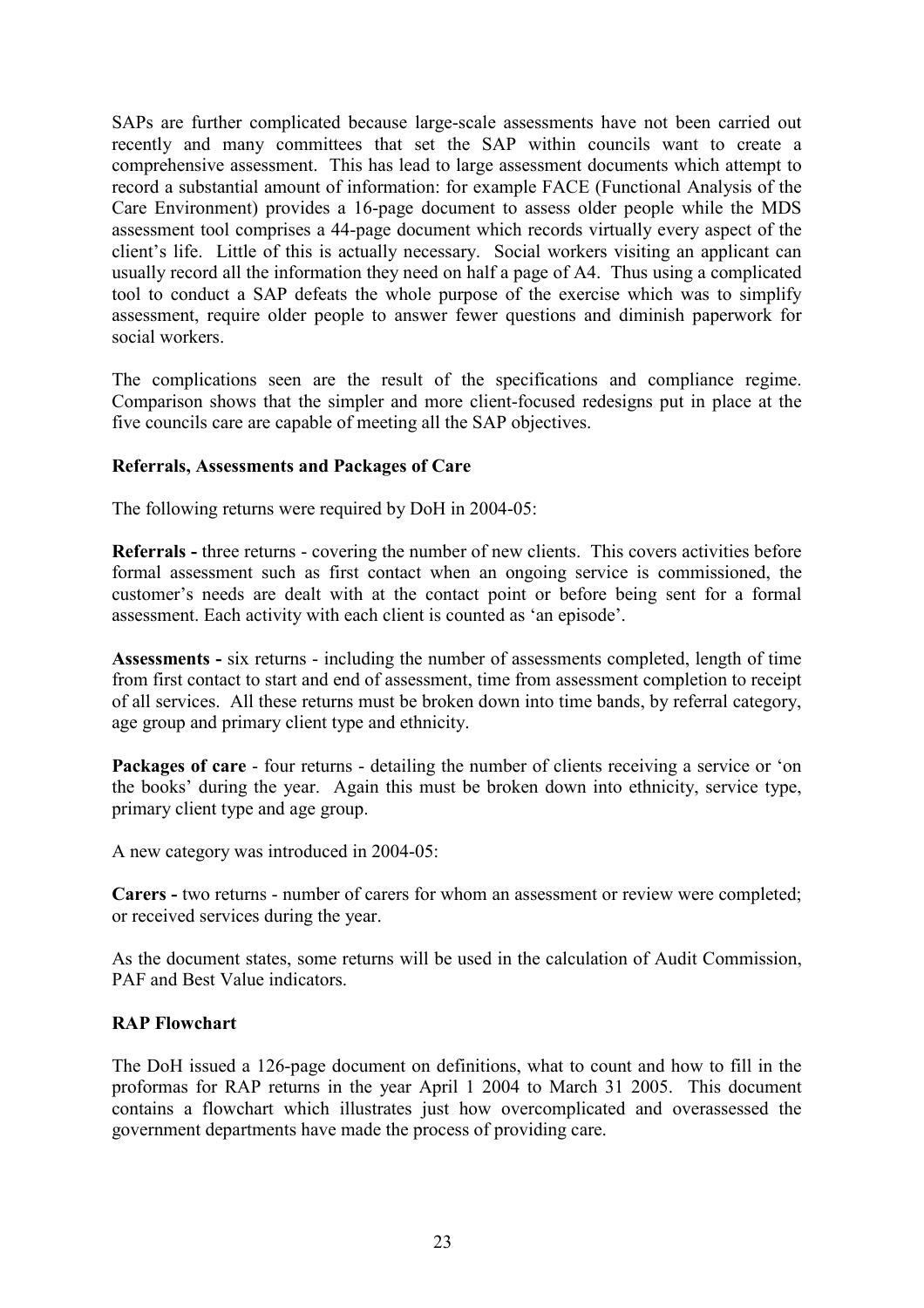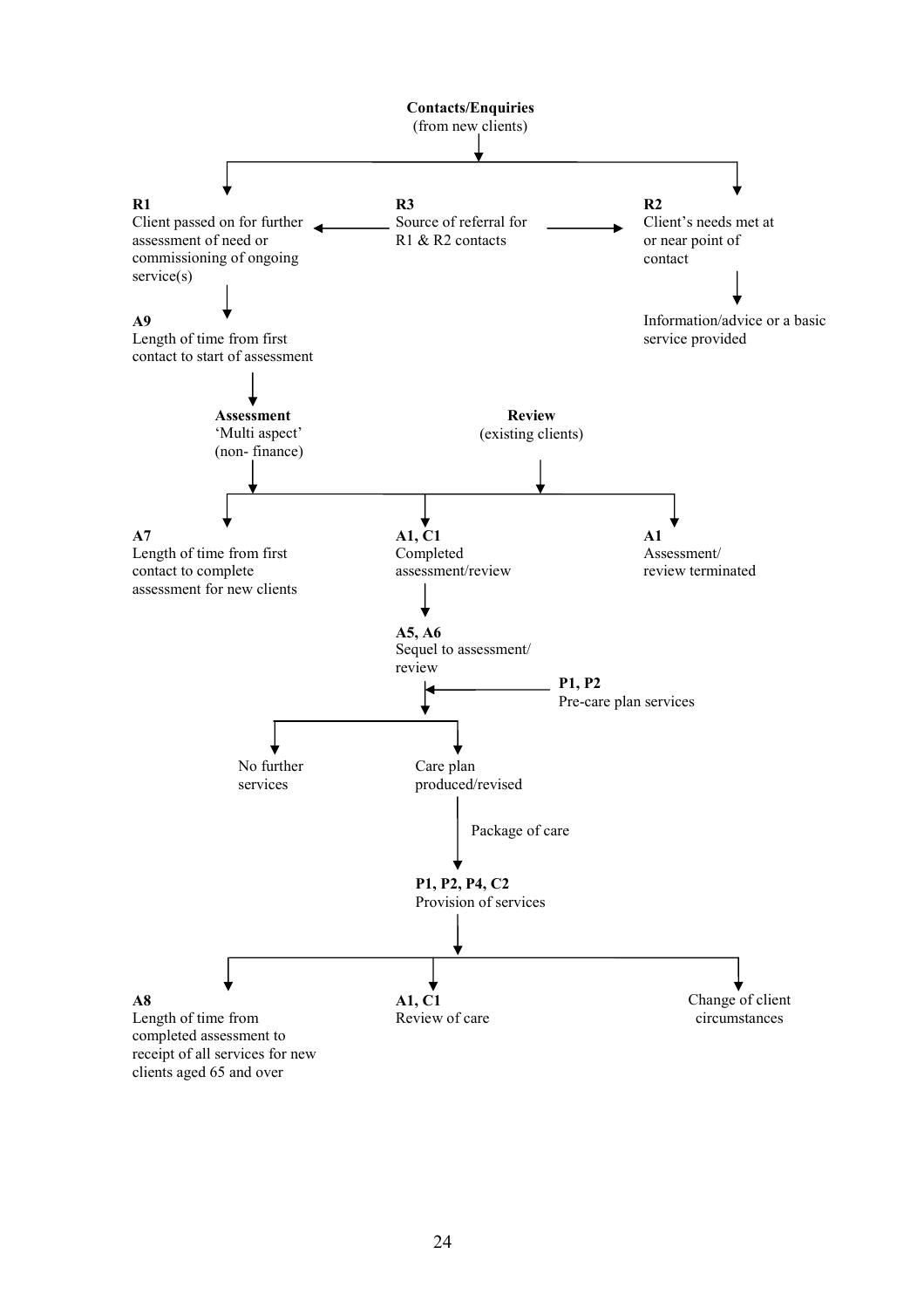# Care Standards

The government's enthusiasm for further targets and assessments is very often counterproductive, as illustrated by the effect of the introduction of Care Standards. This central government initiative has added overheads to the recruitment of carers with further training and accreditation required. This means in practice that it is no longer economically viable to hire carers who can work less than 20 hours per week. Previously, a commercial organisation delivering home care services to one council was able to hire carers to work as little as four hours per week. Often these were carers who were keen to work a single night shift. Since the council had great difficulty attracting carers, particularly those prepared to work night shifts, the initiative has been quite detrimental.

# Council star-rating system

The CSCI awards each social services department a star rating from zero to three stars. The star assessment includes evidence from inspections and reviews, monitoring and performance indicators.

The ratings are built up from four judgments that are published alongside the star rating, and as can be seen, half of the judgments relate to adult services:

- 1) Children services serving people well
- 2) Children services capacity for improvement
- 3) Adult services serving people well
- 4) Adult services capacity for improvement

The social star rating is designed to be compatible with performance information for both the NHS and other local government services and also to feed directly into the local government comprehensive performance assessment (CPA). The CPA, introduced in 2003, fulfils the same function as social services stars, but for all local government services. A council must receive a good star rating for social services in order to receive the highest CPA rating, so the performance of adult social services is important to the council's overall rating. The star rating relates back to the PAFs and KTs because a council cannot receive three stars if it fails to reach the KTs.

The social services sector has voiced its concerns to the government. In September 2004 the Association of Directors of Social Services (ADSS) called on social care inspectors and the government to simplify the inspection and performance monitoring requirements.

The ADSS has warned that social services departments face a 'mounting burden of demands' from various inspectorates and auditors, which are not properly co-ordinated. It wants CSCI, Ofsted, the Audit Commission and government departments to tackle the issue. David Johnstone, director of social services at Devon Council, said: 'We are concerned that far from getting a lighter touch inspection regime, there's actually a more extensive performance monitoring framework being brought in.' Alongside the PAF, additional performance measures were being added to social services departments' twiceyearly DIS, he said, while more reporting requirements for social services were being included in NHS local development plans. He concluded: 'When inspectorates talk about a lighter touch they are just talking about the formal inspection model, but there's a huge burden of reporting and monitoring over and above that.'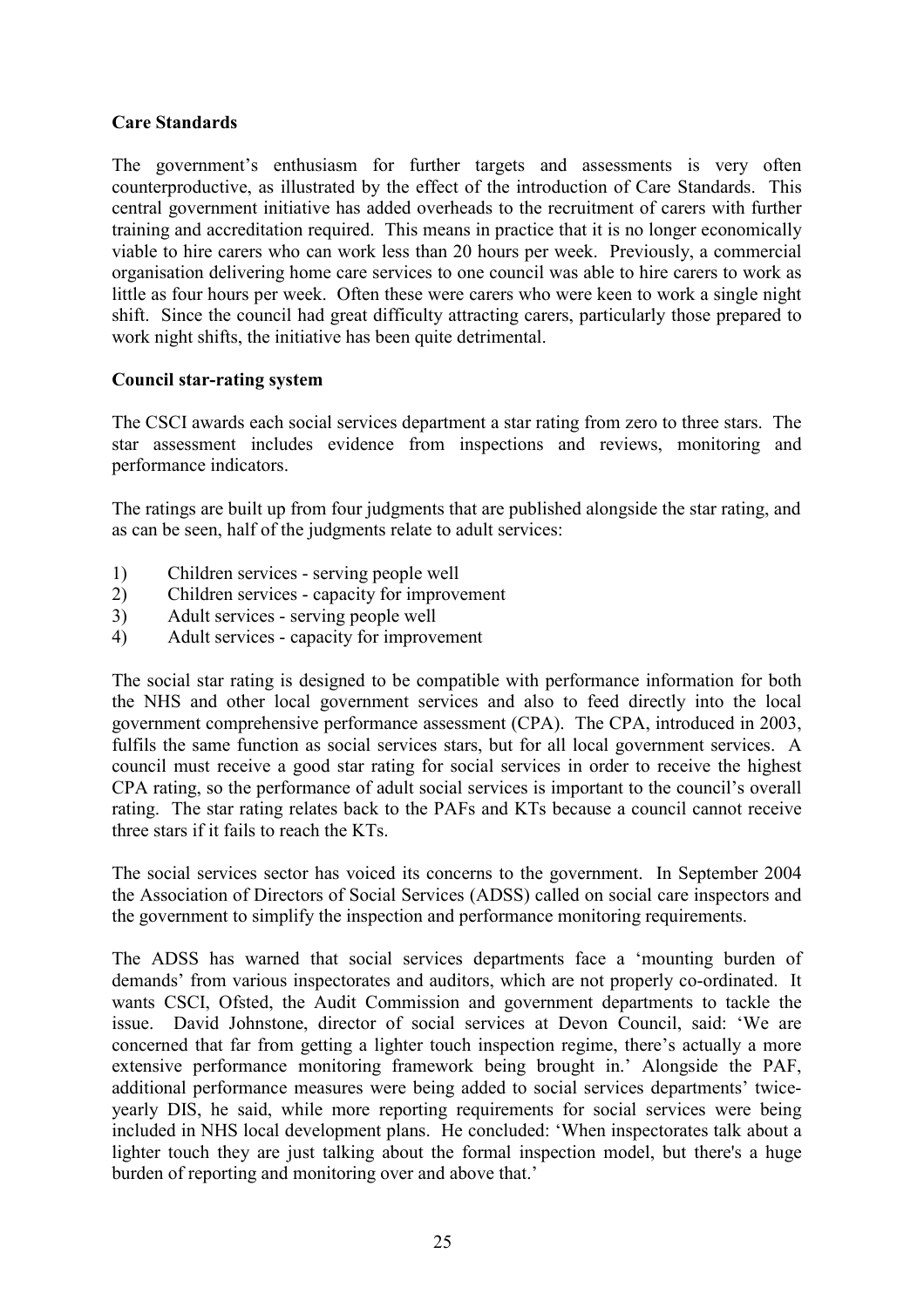Under the government's policy to implement a proportionate approach to inspection, the highest performing councils achieving three stars have experienced fewer inspections and reduced monitoring. Conversely, poorly performing councils, earning zero or one stars, are subject to more assessments and inspections.

# Inspection Bodies

The CSCI, which collects DIS, PAF, KTs and awards the star ratings, was launched in April 2004, incorporating the work formerly done by:

- The Social Services Inspectorate (SSI)
- SSI/Audit Commission Joint Review Team
- The National Care Standards Commission (NCSC)
- The DoH (in monitoring PAFs).

Despite the recent formation of the CSCI, John Reid, then the Secretary of State for Health, announced in March<sup>10</sup> that by 2008, CSCI and the Healthcare Commission would merge to form a single entity. While CSCI regulates adult social care services provided by local authorities and independent care providers, the Healthcare Commission regulates the quality of the NHS and independent health care services. No doubt this merger will necessitate a further raft of coordinated assessment criteria meaning that social workers will have to come to terms with a further set of assessment tools.

Meanwhile, the government is already working with CSCI on how the Green Paper's desired outcomes - improved health, quality of life, economic well-being, choice, dignity, freedom from discrimination and contributing to society - can be inspected in practice. It is likely that the Green Paper will result in more inspection.